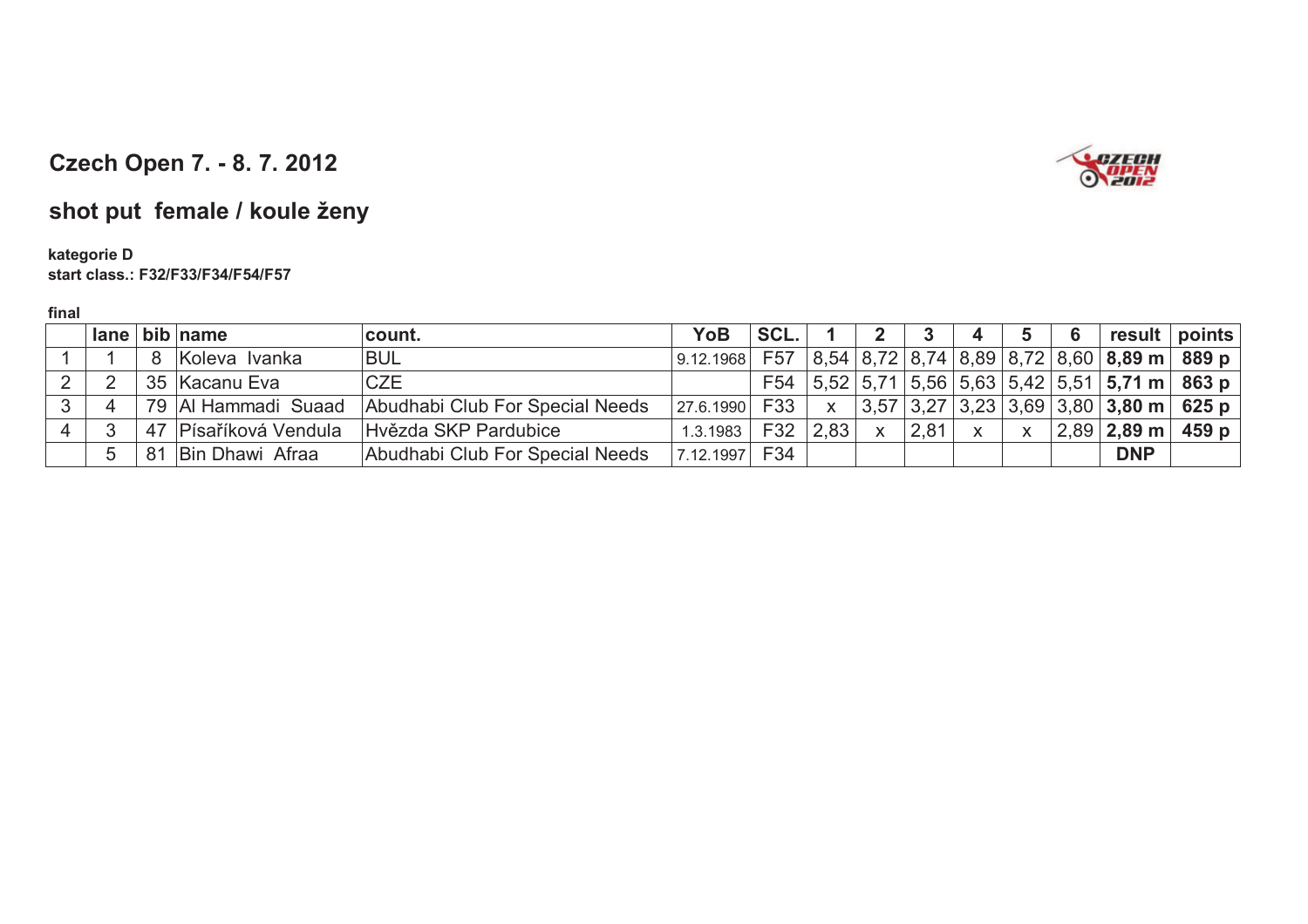# **SPEED HARDEN**

### **Czech Open 7. - 8. 7. 2012**

#### **club male / kuželka muži**

# **kategorie D start class.: F32**

|  | $lane$ bib name                                | ˈcount.                              | <b>YoB</b> | SCL. |           |                                   |        |  | result                                                                 | points |
|--|------------------------------------------------|--------------------------------------|------------|------|-----------|-----------------------------------|--------|--|------------------------------------------------------------------------|--------|
|  | 58 Serbus František                            | ISC JÚ Praha                         | 20.7.1985  |      |           | F32 24,74 25,59 23,14 25,14 24,19 |        |  | 25,59 m 728 p                                                          |        |
|  | 76   Al Harthi Ghazi Fehaid Husain Taleb Zeyad | Abudhabi Club For Special Needs      | 19.7.1995  | F32  |           |                                   |        |  | 12,72   16,08   20,48   16,49   10,20   19,29   <b>20,48 m   583 p</b> |        |
|  | 33 Smid Michal                                 | ISK Frvdek Místek                    |            | F32  | 15.31     |                                   | ا 73.، |  | $15,31 \text{ m}$ 435 p                                                |        |
|  | 66   Algasim Souhaib                           | <b>DUBAI CLUB FOR SPECIAL SPORTS</b> | 22.10.1979 | F32  | $\lambda$ |                                   |        |  | <b>NM</b>                                                              |        |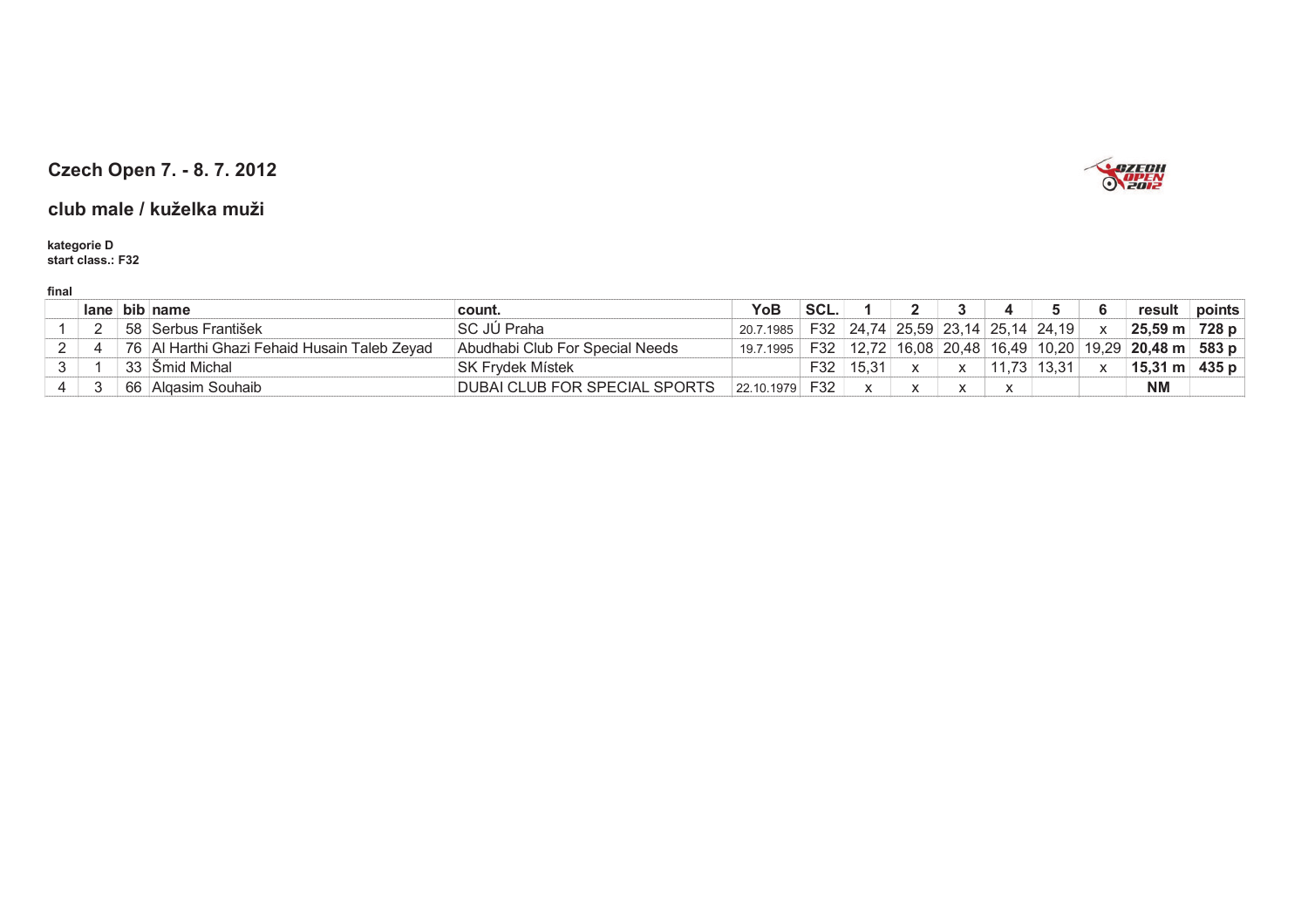

### **Javelin female / Oštp ženy**

**kategorie D start class.: F36/F38**

| ------- |      |          |                                                       |                                                        |           |             |             |             |                            |          |     |          |                 |        |
|---------|------|----------|-------------------------------------------------------|--------------------------------------------------------|-----------|-------------|-------------|-------------|----------------------------|----------|-----|----------|-----------------|--------|
|         | lane | .<br>bib | name                                                  | count.                                                 | YoB       | e r<br>JVL. |             |             |                            |          |     |          | result          | points |
|         |      |          | Renee                                                 | UAN                                                    | 30.5.1995 | 538         | 22,04       | ,84         |                            | ົ        |     |          | ' 22 በ4<br>04 m | 798 p  |
| -       |      | 70       | aulla.<br>Hamad<br>Sara.<br>Abd<br>Senani<br>/lohamed | Club<br>⊰necial<br>⊾مما∩<br>$ \sim$ r<br>Abu<br>udhabu | 1992.     | F36         | മാറ<br>ס.ס∠ | 7 05<br>.v. | $\bigcap$<br>$\sim$<br>o.u | $\Omega$ | .5U | $\Omega$ | 8.01<br>m       | 277    |
|         |      |          |                                                       |                                                        |           |             |             |             |                            |          |     |          |                 |        |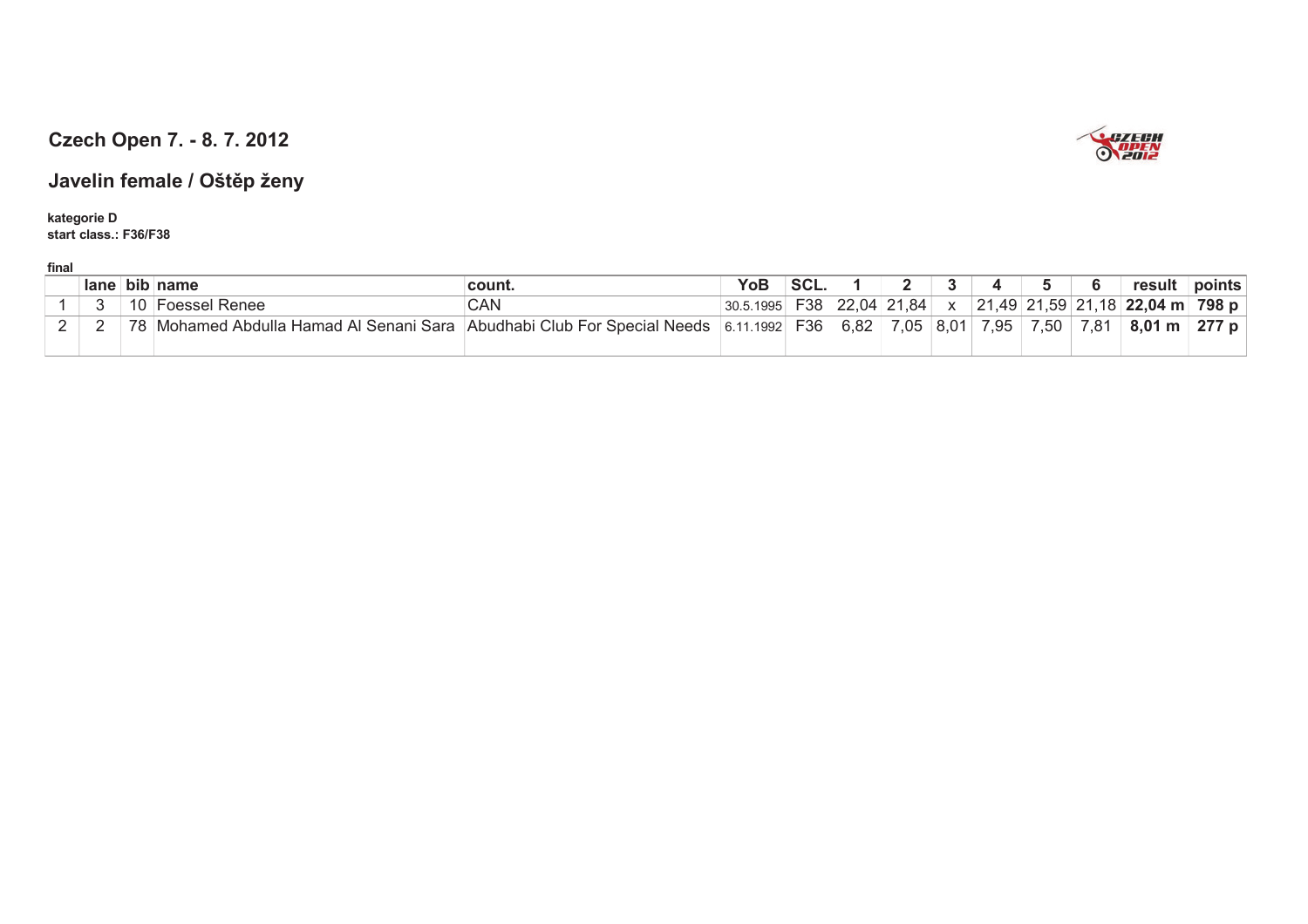

## **Javelin male / Oštp muži**

#### **kategorie Dstart class.: F40/F46**

|                |                 | $lane$ bib name | count.     | <b>YoB</b> | SCL. |                                           |             |       |  | result                                 | points |
|----------------|-----------------|-----------------|------------|------------|------|-------------------------------------------|-------------|-------|--|----------------------------------------|--------|
|                |                 | 32 Margoc Marek | <b>SVK</b> | 25.10.1976 | F40  | $\vert$ 29,92 $\vert$ 34,21 $\vert$ 33,48 |             |       |  | $34,21 \text{ m}$ 916 p                |        |
| $\overline{2}$ | 12 <sub>1</sub> | Trudgeon Ken    | <b>CAN</b> | 11.8.1988  |      | F46 31,72 32,36                           |             | 30.46 |  | ,29,38   <b>32,36 m</b>   <b>568 p</b> |        |
|                |                 | 18 Doğan Hamza  | <b>TUR</b> | 1.4.1987   | F46  | 27,45                                     | 29,35 24,86 |       |  | 28,36 <b>  29,35 m   515 p</b>         |        |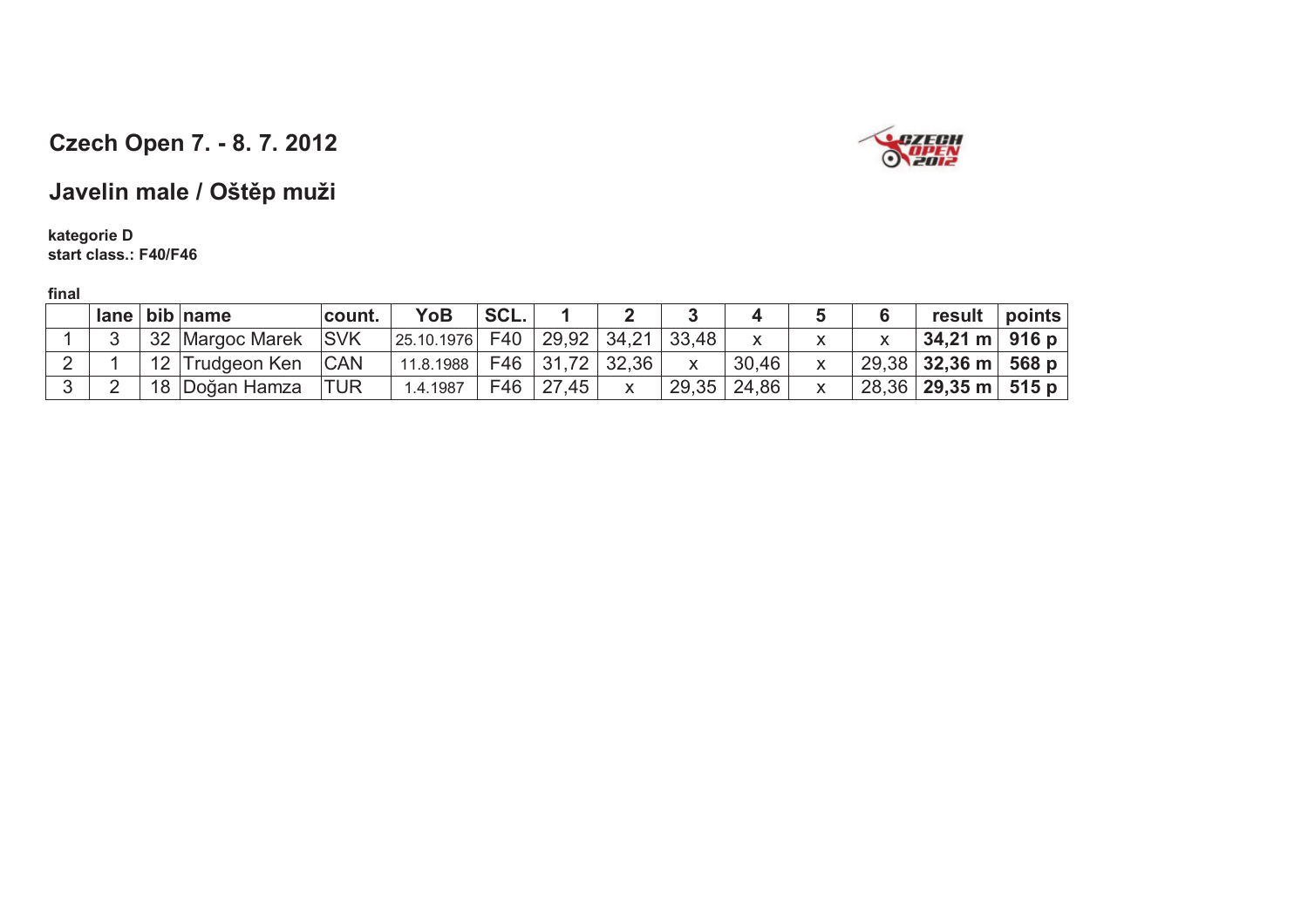

## **100m male/female / 100m muži/ženy**

#### **kategorie Dstart class.: T13/T37/T38/T46**

| final |                |    |                      | Wind:                         | $-1,7$    |                 |        |        |
|-------|----------------|----|----------------------|-------------------------------|-----------|-----------------|--------|--------|
|       | lane           |    | bib name             | count.                        | YoB       | SCL.            | result | points |
|       |                | 72 | Saeed Alkhaldi       | <b>SAU</b>                    |           | T46             | 12,08  | 829 p  |
| 2.    | 2              | 3  | Yahya Alblooshi      | Althigah club for Hanidcapped | 26.4.1994 | T46             | 12,43  | 777 p  |
| 3.    | 3              |    | Stoev Ivan           | <b>BUL</b>                    | 26.4.1994 | T <sub>13</sub> | 12,25  | 773 p  |
| 4.    | $\overline{4}$ | 6  | <b>Filipov Filip</b> | <b>BUL</b>                    | 4.10.1996 | T <sub>13</sub> | 13,16  | 650 p  |
| 5.    | 5              | 51 | Brych Oldřich        | Hvězda SKP Pardubice          | 2.9.1982  | T37             | 14,44  | 617 p  |
| 6.    | 6              | 42 | Vejražková Anežka    | TJ Léčebna Košumberk          | 10.6.1991 | T38             | 15,25  |        |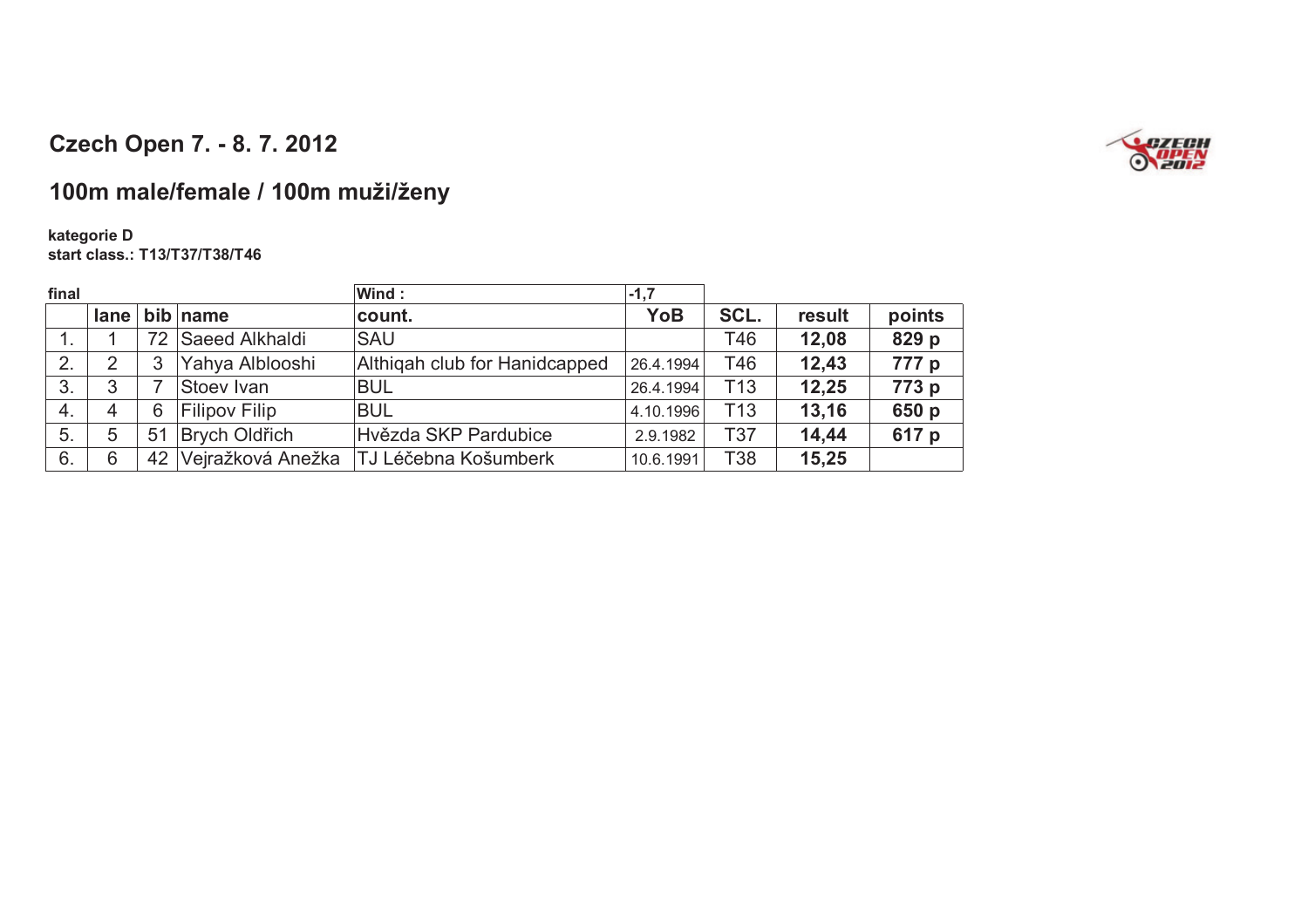

## **100m male/female / 100m muži/ženy**

#### **kategorie Dstart class.: T34/T54**

| final |         |    |                   | Wind:                         | $-0,9$    |                 |        |        |
|-------|---------|----|-------------------|-------------------------------|-----------|-----------------|--------|--------|
|       | $l$ ane |    | bib name          | count.                        | YoB       | SCL.            | result | points |
| . .   | ◠       |    | Mohamed Alhammadi | Althigah club for Hanidcapped | 13.7.1985 | T <sub>34</sub> | 16,75  | 991 p  |
| 2.    | 4       | 31 | Aldhaheri Rashed  | <b>UAE</b>                    | 19.8.1991 | T <sub>54</sub> | 15,79  | 777 p  |
| 3.    | հ       | 19 | Cantay Ömer       | TUR                           | 1.11.1977 | T <sub>54</sub> | 16,66  | 684 p  |
| 4.    | 5       | 20 | Süpürgeci Zübeyde | TUR                           | 20.7.1993 | T54             | 18,20  |        |
|       |         |    |                   |                               |           |                 |        |        |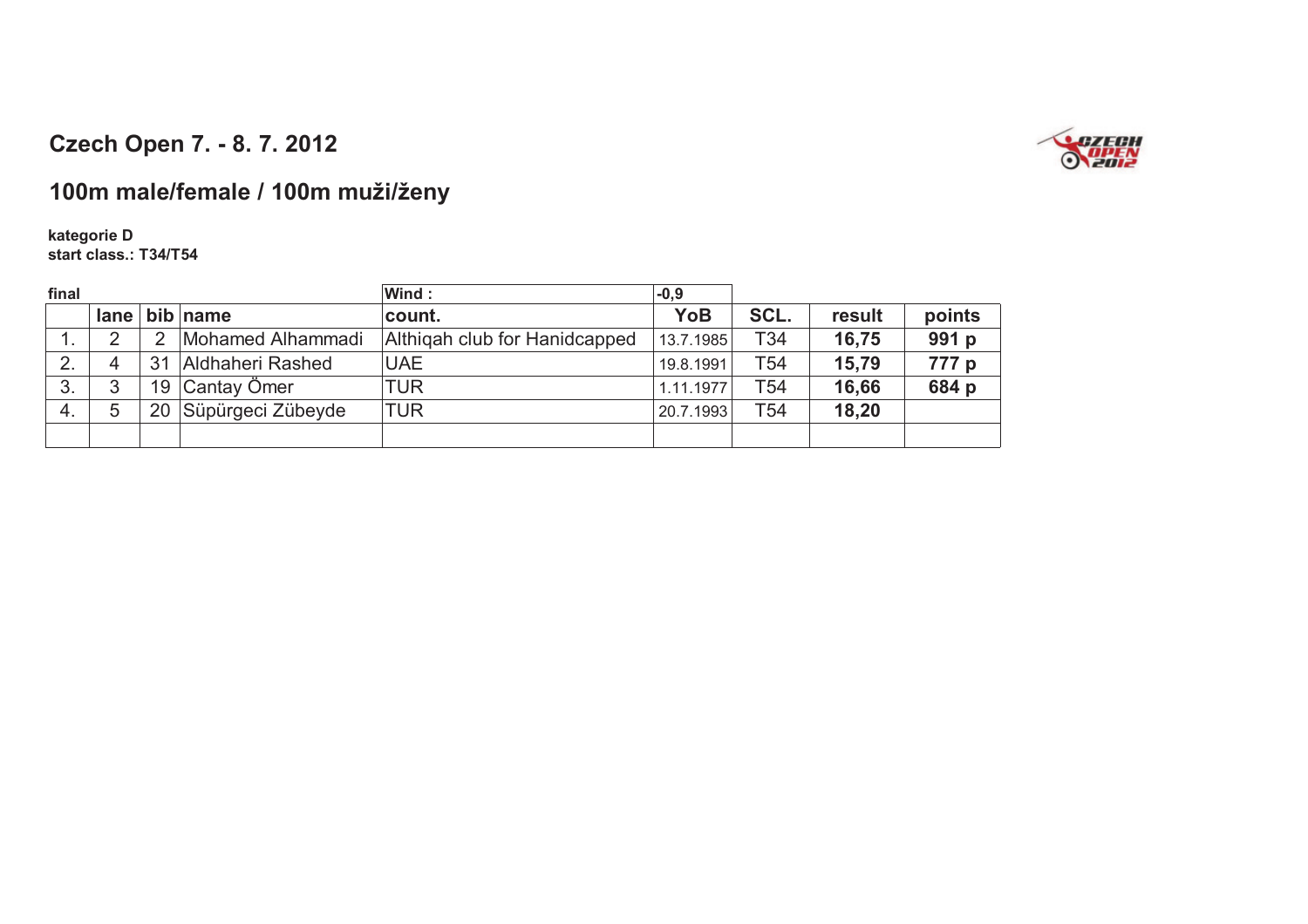

## **100m male/female / 100m muži/ženy**

#### **kategorie Dstart class.: T53**

| final        |      |                            | Wind:                         | $-1,3$    |                 |        |        |
|--------------|------|----------------------------|-------------------------------|-----------|-----------------|--------|--------|
|              | lane | bib name                   | count.                        | YoB       | SCL.            | result | points |
|              | 6    | 74 Algnaidil Fahad         | <b>SAU</b>                    |           | T53             | 15,79  | 865 p  |
| $\mathbf{2}$ | 5    | Bani Hashem Mohammed<br>29 | <b>UAE</b>                    | 2.11.1985 | T <sub>53</sub> | 16,45  | 790 p  |
| 3.           |      | Komissarov Alexey          | <b>RUS</b>                    | 21.6.1991 | T53             | 17,21  | 711 p  |
| -4.          | າ    | Salem Alshehhi             | Althigah club for Hanidcapped | 24.5.1998 | T <sub>53</sub> | 17,78  | 656 p  |
| 5.           |      | Alhabsi Mohammed<br>25     | <b>UAE</b>                    | 30.1.1986 | T <sub>53</sub> | 20,45  | 440 p  |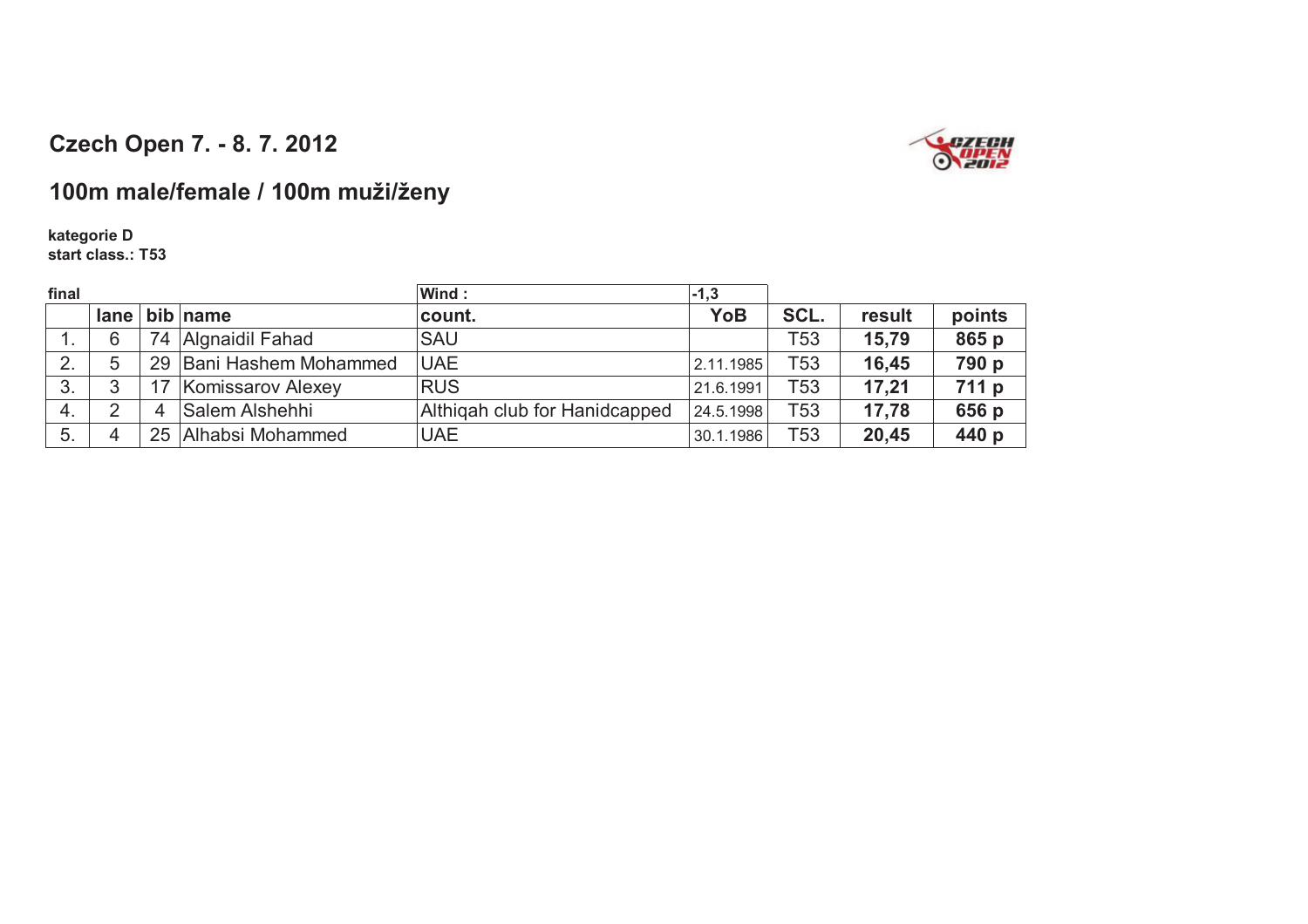

#### **Discus male / Disk muži**

**kategorie Dstart class.: F33/F34/F54**

|          |    | lane bib name         | count.                               | YoB       | SCL. |       |       |                                       |   |       | 6            | result                                                      | points |
|----------|----|-----------------------|--------------------------------------|-----------|------|-------|-------|---------------------------------------|---|-------|--------------|-------------------------------------------------------------|--------|
|          | 69 | Alnakhli Hani         | SAU                                  |           | F33  |       |       |                                       |   |       |              | $\vert$ 29,68 30,64 31,68 30,31 30,93 31,34 31,68 m 1 111 p |        |
| <u>.</u> |    | Ahmed Alhosani        | Althigah club for Hanidcapped        | 3.8.1987  | F33  | X     | 25,01 | 21.42                                 |   | X     |              | $21,98$   25,01 m                                           | 877 p  |
|          |    | 65 Almehairi Mohammad | <b>DUBAI CLUB FOR SPECIAL SPORTS</b> | 28.2.1981 | F34  | X     |       | 27,65 28,59                           | X | 30,26 | $\mathsf{X}$ | $30,26$ m                                                   | 775 p  |
|          | 57 | Kisý Aleš             | <b>SK NMnM</b>                       | 30.9.1980 | F53  | 14.98 |       | 15,96   15,72   14,74   15,36   16,49 |   |       |              | $16,49 \; m$                                                | 676 p  |
|          |    | 28 Alnuaimi Waleed    | <b>UAE</b>                           | 20.3.1995 | F34  |       |       |                                       |   |       |              | <b>DNP</b>                                                  |        |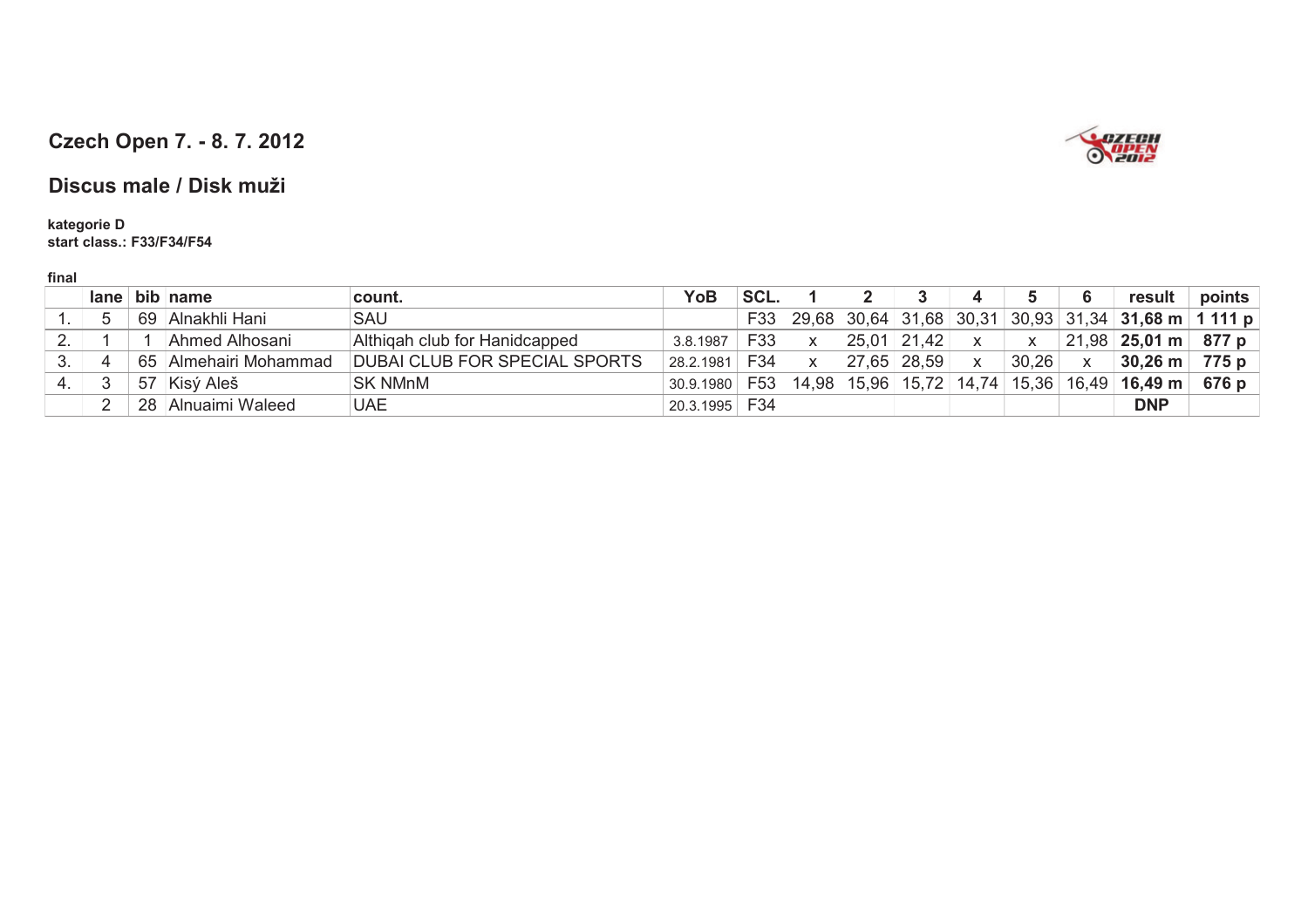

### **club male / kuželka muži**

#### **kategorie Dstart class.: F51**

|    |  | $lane$ bib name            | count.               | <b>YoB</b> | SCL.            |       |              |       |   | result                                                                         | points |
|----|--|----------------------------|----------------------|------------|-----------------|-------|--------------|-------|---|--------------------------------------------------------------------------------|--------|
|    |  | 46 Vaněk Jan               | Hvězda SKP Pardubice | 25.1.1979  | F51             | 23,89 |              |       |   | $24,93$ $24,15$ $23,47$ $24,93$ m $988$ p                                      |        |
| 2. |  | 53 Běleš Radim             | <b>SK NMnM</b>       | 6.3.1973   | F <sub>51</sub> | 23,77 |              | 24,14 | X | $ 22,62 $ 24,14 m $ $ 956 p                                                    |        |
| 3. |  | 54 Zvolánek Martin SK NMnM |                      | 26.5.1974  | F51             |       |              |       |   | ,22,31   22,60   20,87   23,08   23,10   23,43   <b>23,43 m</b>   <b>928 p</b> |        |
| 4. |  | 52 Vesecký Petr            | Hvězda SKP Pardubice | 1.6.1977   | F51             | 21,12 | $\mathsf{X}$ |       |   | $ 18,09 21,01 19,96 19,88 21,12 \text{ m}$ 837 p                               |        |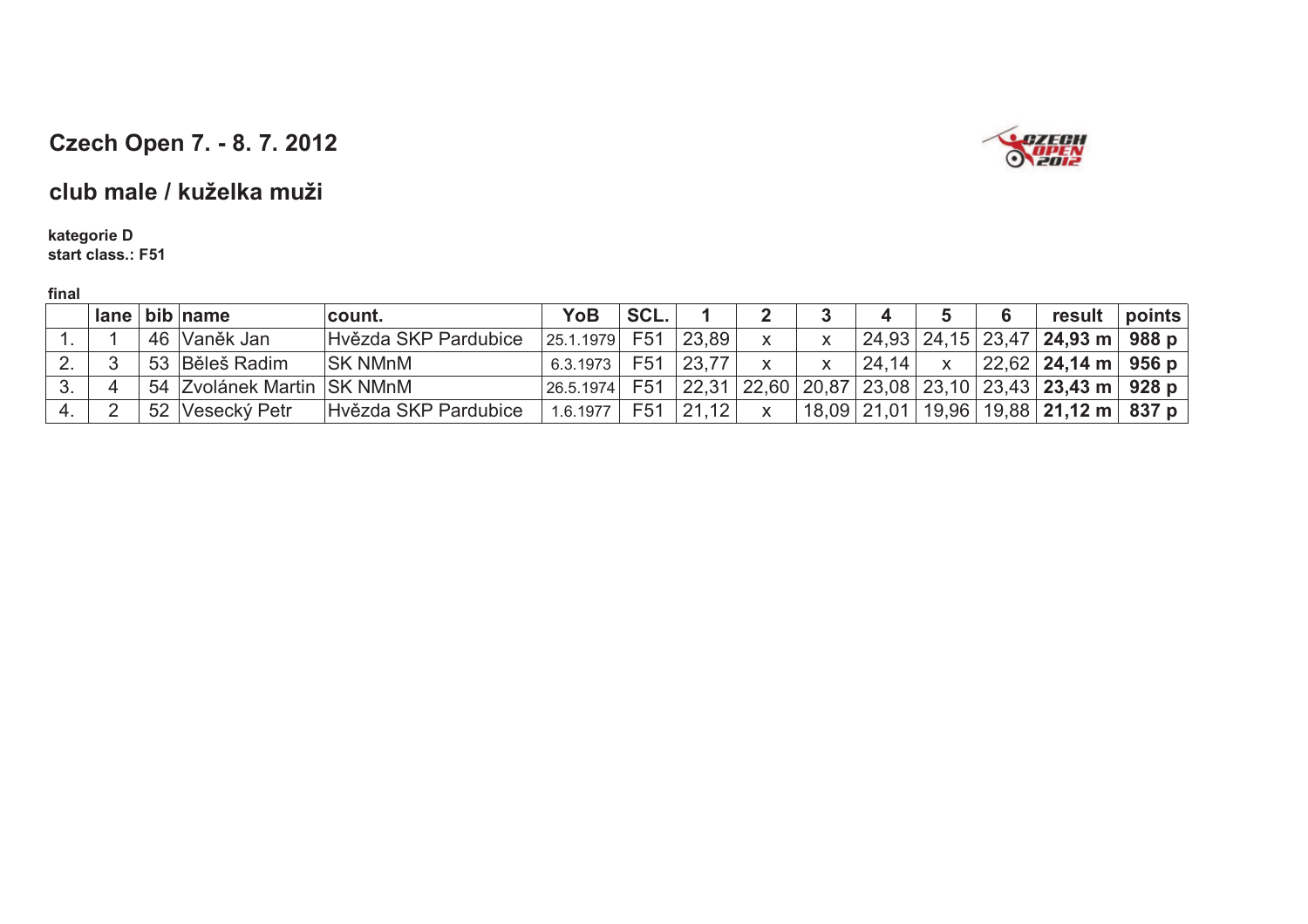

# **shot put male / koule muži**

#### **kategorie D**

#### **start class.: F55/F56/F57**

| ×<br>. . |
|----------|
|----------|

|    |   |    | lane bib name              | count.                          | YoB        | SCL.            |                                | -3 | 4 | 5            | 6            |                                                                       | result points |
|----|---|----|----------------------------|---------------------------------|------------|-----------------|--------------------------------|----|---|--------------|--------------|-----------------------------------------------------------------------|---------------|
|    | 5 | 50 | Uřidil Viktor              | Hvězda SKP Pardubice            | 3.6.1974   |                 | F55 7,22 7,78 9,41 8,62        |    |   | $\mathsf{X}$ | $\mathsf{X}$ | $9,41 \text{ m}$ 811 p                                                |               |
| 2. |   |    | 14 Studziżba Robert        | <b>Start Katowice POLAND</b>    | 30.12.1973 |                 |                                |    |   |              |              | F56 9,06 9,11 9,49 9,07 9,16 9,63 <b>9,63 m 753 p</b>                 |               |
| 3. | 6 |    | 55 Stiak J                 | <b>SK NMnM</b>                  | 6.10.1965  |                 |                                |    |   |              |              | F56 8,98 9,06 $\times$ 9,22 9,06 $\times$ 9,22 m 721 p                |               |
| 4. | 4 |    | 48 Kopeček Martin          | Hvězda SKP Pardubice            | 17.1.1985  |                 |                                |    |   |              |              | F57 $ 8,71 8,22 8,47 9,10$ x $ 9,42 9,42$ m 671 p                     |               |
| 5. | 3 |    | 36 Sčambura Dušan          | <b>CZE</b>                      |            |                 |                                |    |   |              |              | F55 7,12 7,49 7,74 7,71 7,62 7,19 7,74 m 667 p                        |               |
| 6. | 8 |    | 75 Hassan Al Hammadi Hamad | Abudhabi Club For Special Needs | 31.7.1996  |                 |                                |    |   |              |              | F57   7,17   7,46   7,18   7,30   6,72   6,77   <b>7,46 m   532 p</b> |               |
|    |   |    | 68 Hřebíček Jakub          | <b>CZE</b>                      | 5.2.1986   |                 | F56 $ 5,84 $ x $ 6,21 6,16 $ x |    |   |              |              | $ 6,20 $ 6,21 m 486 p                                                 |               |
|    |   |    | 25 Alhabsi Mohammed        | <b>UAE</b>                      | 30.1.1986  | F <sub>55</sub> |                                |    |   |              |              | <b>DNP</b>                                                            |               |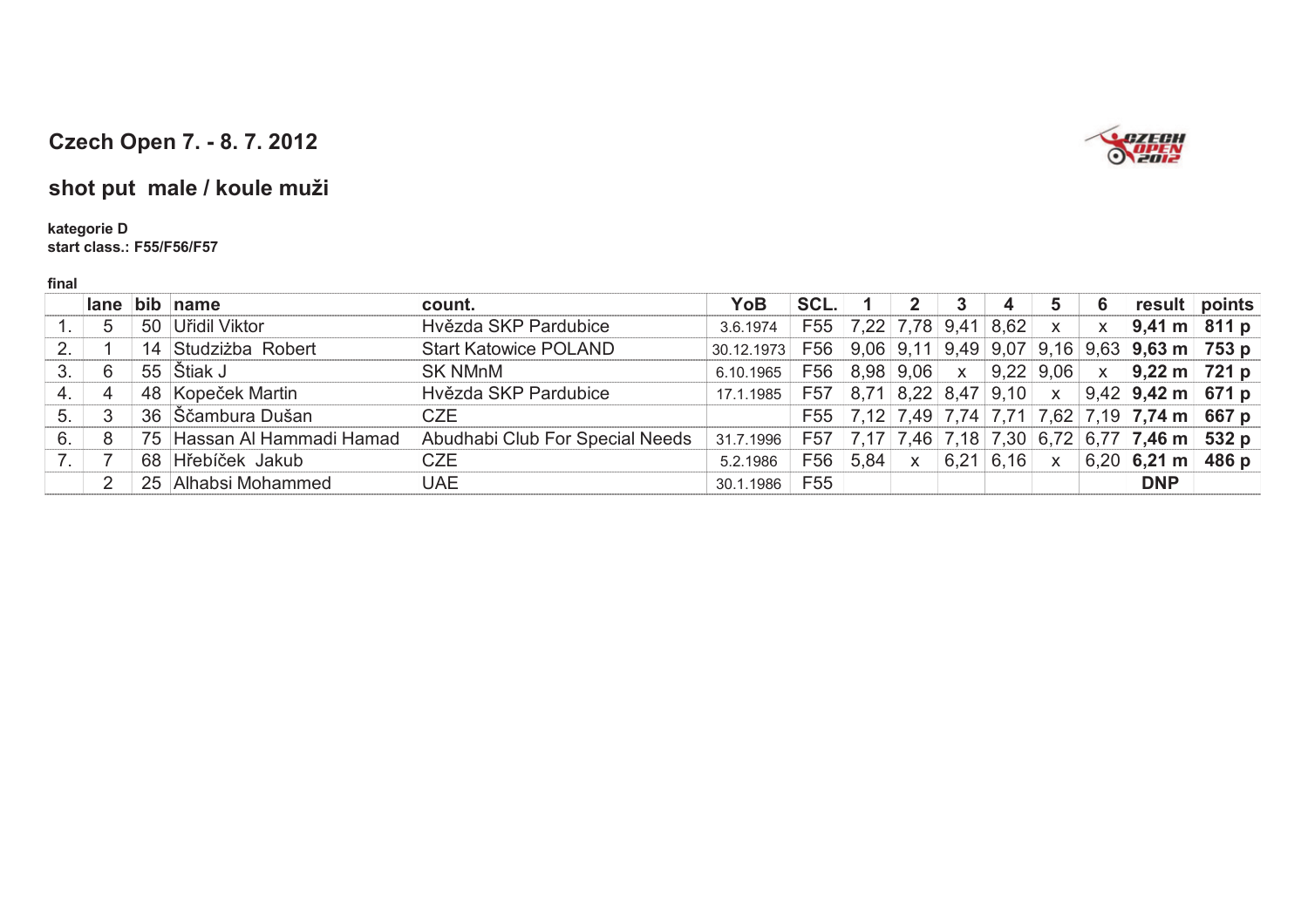

#### **Discus female / Disk ženy**

#### **kategorie D**

**start class.: F32/F33/F57**

| $lane$ bib name     | count.                                                                              | YoB                                                                                             |      |                                                              |              |      |      |                              |                                       |                     |                                                                                                                               |
|---------------------|-------------------------------------------------------------------------------------|-------------------------------------------------------------------------------------------------|------|--------------------------------------------------------------|--------------|------|------|------------------------------|---------------------------------------|---------------------|-------------------------------------------------------------------------------------------------------------------------------|
|                     |                                                                                     |                                                                                                 | SCL. |                                                              |              |      | 4    |                              |                                       | result              | $ $ points                                                                                                                    |
| 64 Alrasheedy Siham | DUBAI CLUB FOR SPECIAL SPORTS                                                       | 9.8.1982                                                                                        |      |                                                              |              |      |      |                              |                                       | 25,17 25,17 m 854 p |                                                                                                                               |
|                     | BUL                                                                                 |                                                                                                 |      |                                                              |              |      |      |                              |                                       |                     |                                                                                                                               |
|                     | Abudhabi Club For Special Needs                                                     |                                                                                                 | F32  | 6.54                                                         | 6.11         |      | 6,62 | 6,29                         | 6,52                                  |                     |                                                                                                                               |
|                     | Hvězda SKP Pardubice                                                                |                                                                                                 | F32  |                                                              |              |      | 6,09 |                              |                                       |                     | 551 p                                                                                                                         |
|                     |                                                                                     |                                                                                                 | F33  | 7.98                                                         | 6.57         | 7.19 | 7,53 | 7,23                         | 7.78                                  | 7.98 m              | 468 $p$                                                                                                                       |
|                     |                                                                                     |                                                                                                 | F32  | 3,13                                                         | $\mathsf{X}$ |      |      | 3,23                         | 2.60                                  |                     | 299 p                                                                                                                         |
|                     | 8 Koleva Ivanka<br>80 ALBRIKI Zenab<br>47 Písaříková Vendula<br>79 Al Hammadi Suaad | Abudhabi Club For Special Needs<br>77 Mohamed Ahmed Abdulla Al NAbudhabi Club For Special Needs |      | 9.12.1968<br>12.6.1996<br>1.3.1983<br>27.6.1990<br>26.2.1993 | 4,97         | 5,61 |      | 6,49<br>5,00<br>2,55<br>3,31 | F57 23,08 23,48 24,70 23,03 x<br>5,05 |                     | F57   19,45   18,80   21,26   20,97   21,38   21,67   21,67 m   735 p  <br>6,62 m 599 p<br>4,98<br>6.09 m<br>$3,31 \text{ m}$ |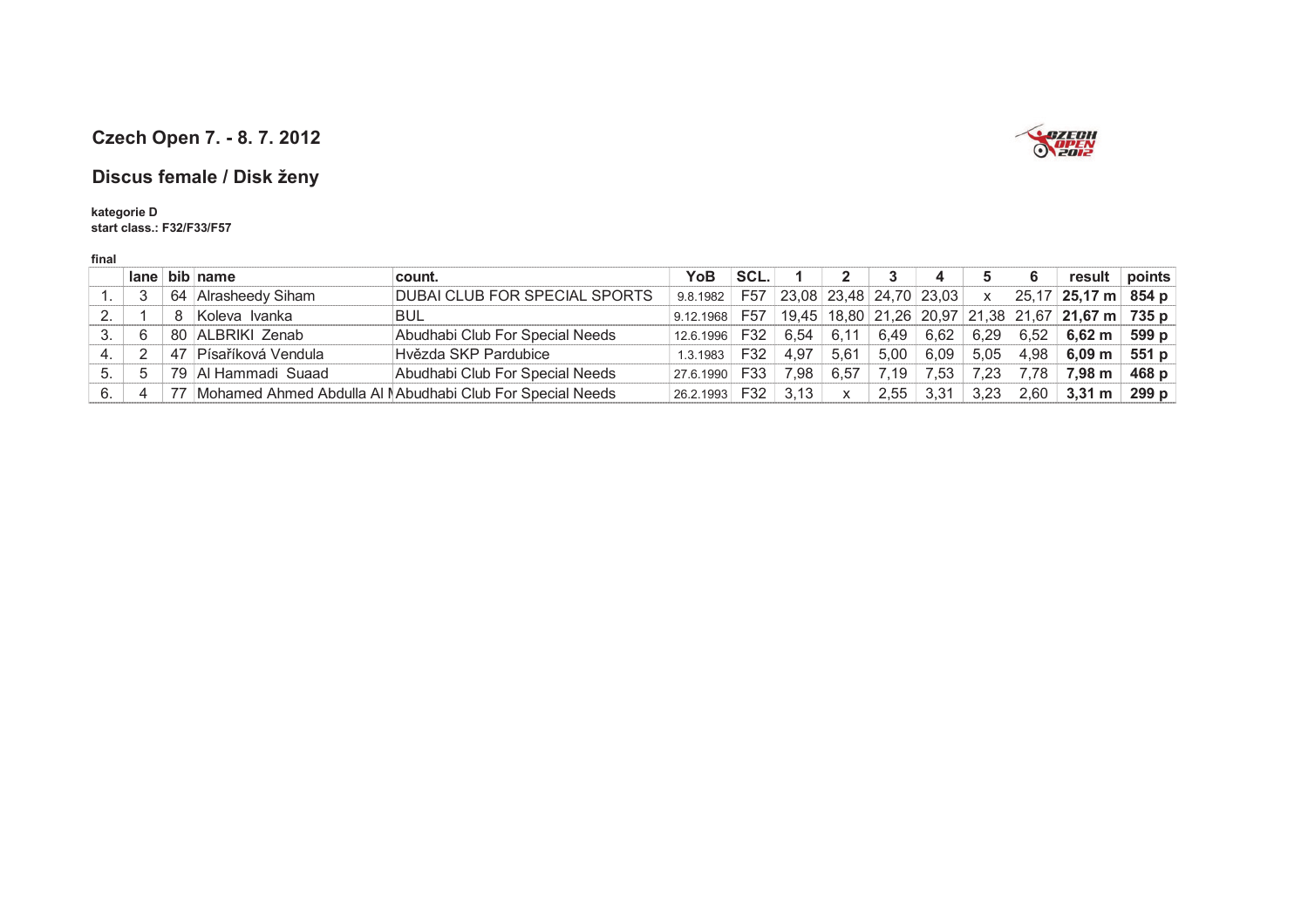

### **400 male / 400 muži**

#### **kategorie Dstart class.: T53/T54/T34**

| final |      |    |                      | Wind:                         | 0          |                 |            |                |
|-------|------|----|----------------------|-------------------------------|------------|-----------------|------------|----------------|
|       | lane |    | bib name             | count.                        | <b>YoB</b> | SCL.            | result     | points         |
|       | ⌒    | 2  | Mohamed Alhammadi    | Althigah club for Hanidcapped | 13.7.1985  | T34             | 00:55,13   | 1031 p         |
| 2.    |      | 31 | Aldhaheri Rashed     | <b>UAE</b>                    | 19.8.1991  | T54             | 00:52,18   | 784 p          |
| 3.    | 5    | 19 | Cantay Ömer          | TUR                           | 1.11.1977  | T54             | 00:54,61   | 705 p          |
| 4.    | 4    |    | Komissarov Alexey    | <b>RUS</b>                    | 21.6.1991  | T <sub>53</sub> | 00:58,59   | 662 p          |
| 5.    | 3    | 4  | Salem Alshehhi       | Althigah club for Hanidcapped | 24.5.1998  | <b>T53</b>      | 01:00,49   | 610 p          |
| 6.    | 8    | 40 | Jemelka David        | <b>CZE</b>                    |            | T <sub>54</sub> | 01:32,72   | 4 <sub>p</sub> |
|       | 6    | 29 | Bani Hashem Mohammed | <b>UAE</b>                    | 2.11.1985  | T <sub>53</sub> | <b>DNP</b> |                |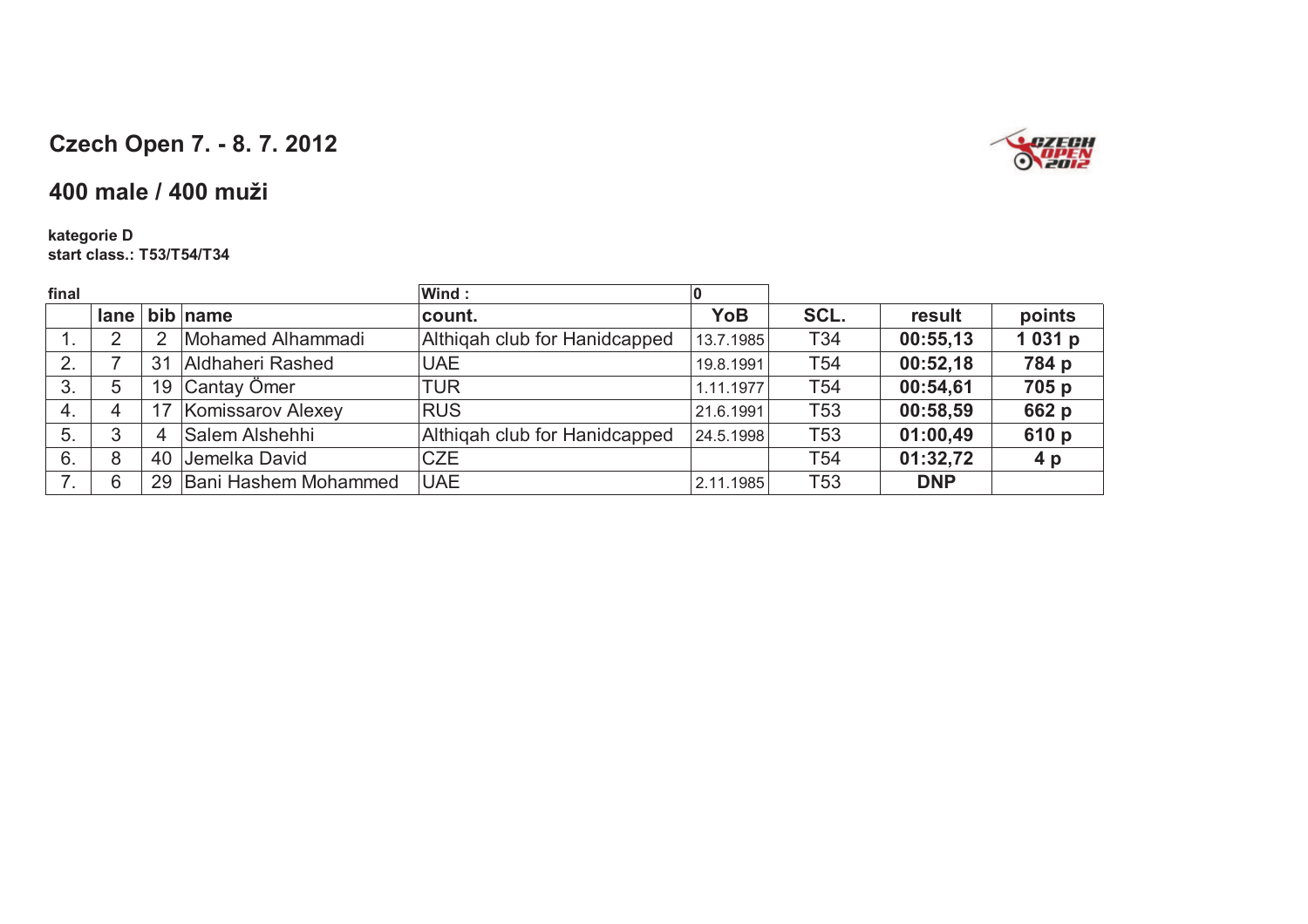

### **shot put male / koule muži**

#### **kategorie D**

**start class.: F32/F33**

|     |     | lane bib name                                                                                       | count.                        | YoB                                                           | SCL. |              |      |              |            | - 6 |                                                                    | result   points |
|-----|-----|-----------------------------------------------------------------------------------------------------|-------------------------------|---------------------------------------------------------------|------|--------------|------|--------------|------------|-----|--------------------------------------------------------------------|-----------------|
|     |     | 26 Alshekaili Abdulaziz                                                                             | <b>UAE</b>                    | 19.10.1986 F33 6,99 9,69 8,03 9,02 x 8,16 <b>9,69 m 868 p</b> |      |              |      |              |            |     |                                                                    |                 |
|     | - 6 | 69 Alnakhli Hani                                                                                    | SAU                           |                                                               |      |              |      |              |            |     | F33   7,90   7,96   8,09   7,90   6,21   8,38   8,38 m   750 p     |                 |
| 3.  |     | Ahmed Alhosani                                                                                      | Althigah club for Hanidcapped | 3.8.1987                                                      |      |              |      |              |            |     | F33   8,35   x   7,99   8,35   8,10   7,79   <b>8,35 m   748 p</b> |                 |
| -4. |     | 22 Hassan Ali Malaleih                                                                              | <b>UAE</b>                    | 21.2.1984                                                     |      |              |      |              |            |     |                                                                    |                 |
| 5.  |     | 34 Matus Pavel                                                                                      | <b>SVK</b>                    | 27.11.1978 F33 5,41 5,36 5,01 x                               |      |              |      |              |            |     | $ 4,90  \times  5,41 \text{ m}   484 \text{ p}$                    |                 |
| 6.  |     | 76 Al Harthi Ghazi Fehaid Husain Taleb Zeyad Abudhabi Club For Special Needs 19.7.1995   F32   3,96 |                               |                                                               |      | $\mathsf{X}$ | 4,04 | $\mathsf{X}$ | $ 4,25 $ x |     | $ 4,25 \text{ m} $ 423 p                                           |                 |
|     |     | 58 Serbus František                                                                                 | <b>SC JÚ Praha</b>            | 20.7.1985                                                     | F32  |              |      |              |            |     | <b>DNP</b>                                                         |                 |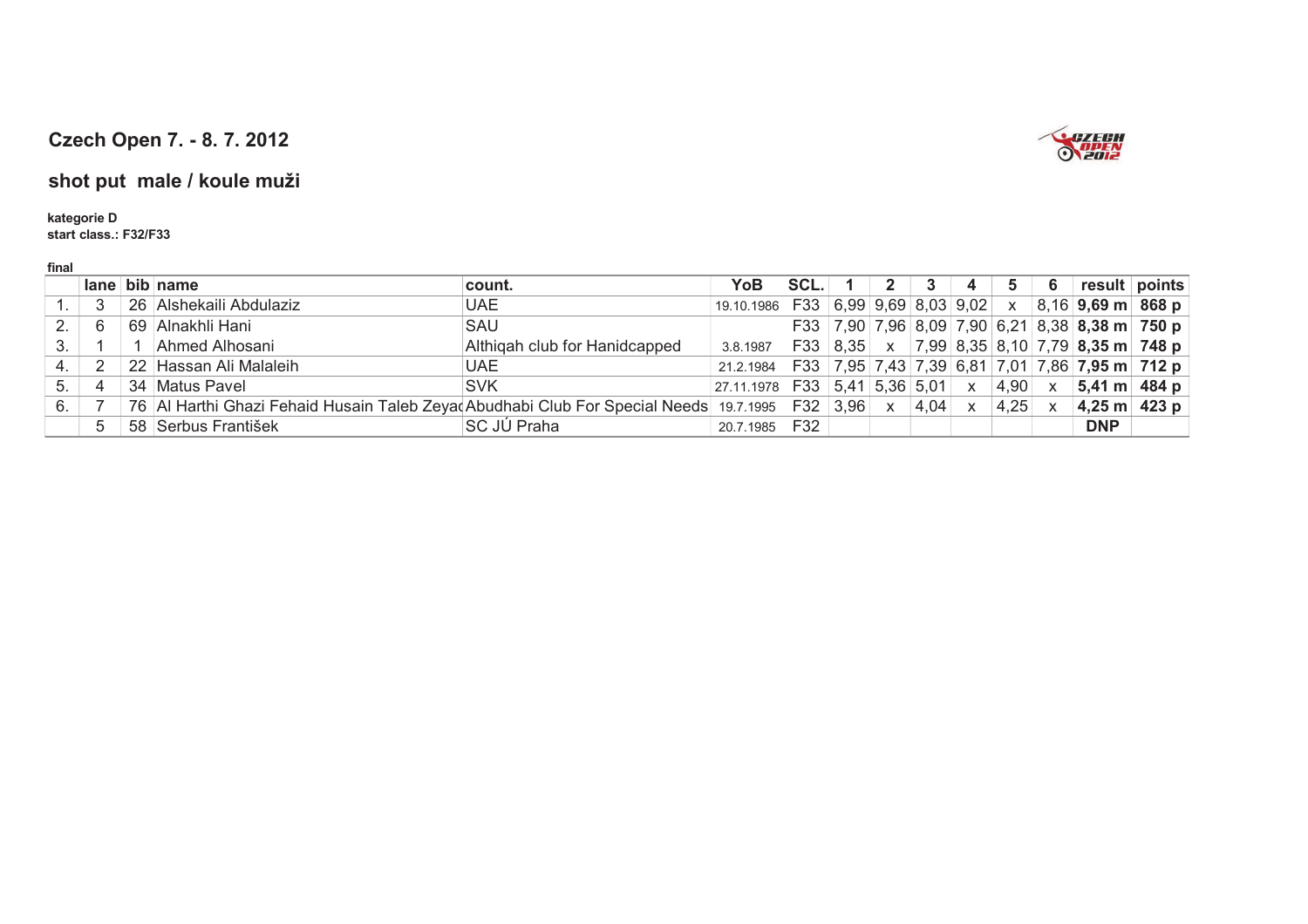

## **400m female / 400m ženy**

#### **kategorie Dstart class.: T53/T54**

| final |   |                      | Wind : | $\mathbf{0}$ |      |            |        |
|-------|---|----------------------|--------|--------------|------|------------|--------|
|       |   | $lane$ bib name      | count. | YoB          | SCL. | result     | points |
| ι.    |   | 20 Süpürgeci Zübeyde | TUR    | 20.7.1993    | T54  | 1:04.06    | 683 p  |
|       | 3 | 21 Kurt Hamide       | TUR    | 25.12.1993   | T53  | <b>DNP</b> |        |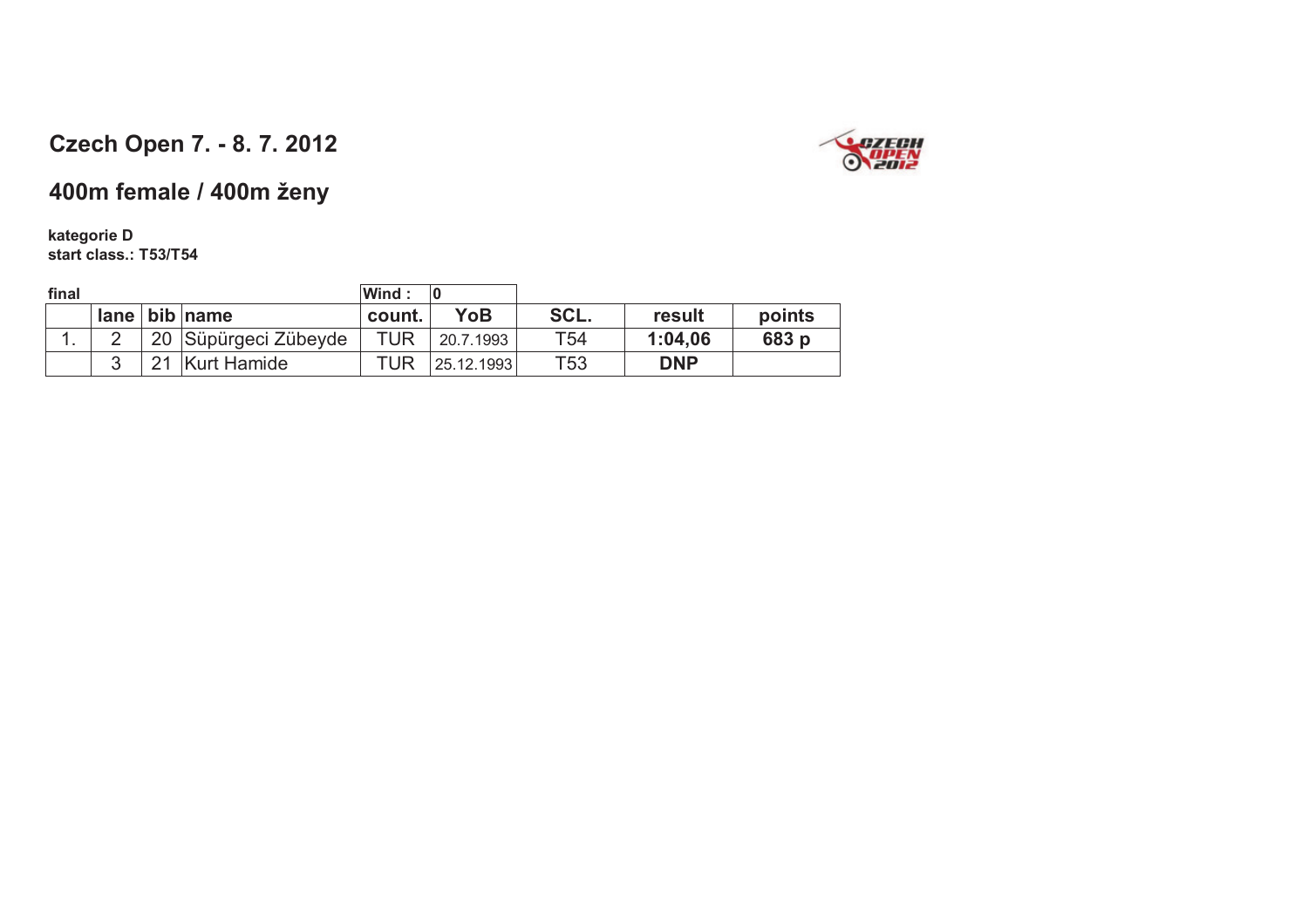

# **Javelin male / Oštp muži**

#### **kategorie Dstart class.: F54/F55/F56**

|     | $l$ ane        | bib name            | count.         | YoB           | SCL. |                         |              |                         | 4                         | 5 <sub>1</sub> | 6            | result points                                                                                     |       |
|-----|----------------|---------------------|----------------|---------------|------|-------------------------|--------------|-------------------------|---------------------------|----------------|--------------|---------------------------------------------------------------------------------------------------|-------|
|     | $\overline{A}$ | 55   Štiak Josef    | <b>SK NMnM</b> |               |      |                         |              |                         |                           |                |              | $\vert$ 6.10.1965   F56   24,13   27,44   25,95   27,69   28,68   28,19   28,68 m   777 p $\vert$ |       |
| 2.  | $\mathcal{P}$  | 36 Ščambura Dušan   | <b>CZE</b>     |               |      | F55   19.92   20.51   x |              |                         | $\mathbf{X}$ $\mathbf{X}$ |                |              | $ 17,38 17,68 20,51 \text{ m}$ 628 p                                                              |       |
| 3.  |                | 41 Prachenský Lukáš | <b>CZE</b>     |               | F54  |                         |              |                         |                           |                |              | 11,68   12,04   13,03   13,58   13,39   13,61   <b>13,61 m   474 p</b>                            |       |
| -4. |                | 68 Hřebíček Jakub   | <b>CZE</b>     | 5.2.1986      | F56  | $\mathsf{X}$            | $\mathsf{X}$ | $16,36$   17,23   16,95 |                           |                | $\mathsf{X}$ | $17,23 \text{ m}$                                                                                 | 466 p |
|     |                | 25 Alhabsi Mohammed | <b>UAE</b>     | 30.1.1986 F55 |      |                         |              |                         |                           |                |              | <b>DNP</b>                                                                                        |       |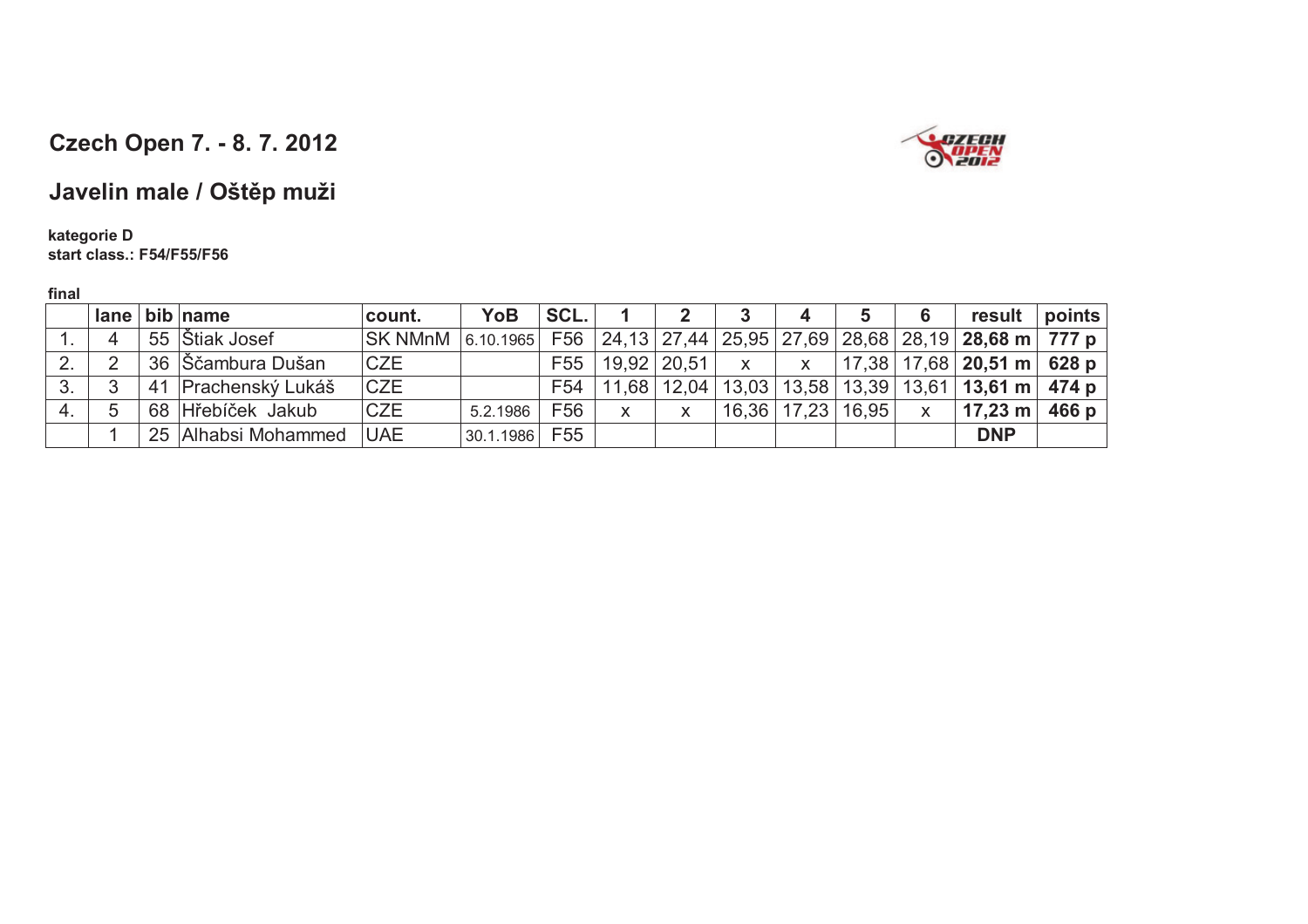

#### **Discus male / Disk muži**

**kategorie D start class.: F57/F58**

|  | × |  |  |
|--|---|--|--|
|  |   |  |  |

|    |    | $lane$ bib name            | count.                          | <b>YoB</b> | SCL.            |                                     |              |              |           |              | 6                                               | result                                                                                              | points |
|----|----|----------------------------|---------------------------------|------------|-----------------|-------------------------------------|--------------|--------------|-----------|--------------|-------------------------------------------------|-----------------------------------------------------------------------------------------------------|--------|
|    |    | 37 Pohlman Rostislav       | <b>CZE</b>                      |            | F <sub>57</sub> |                                     |              |              |           |              | $38,09$   42,13   42,12   41,90   43,85   42,57 | $ 43,85 \text{ m} $ 939 p                                                                           |        |
| 2. |    | 27 Aljahwari Issa          | <b>UAE</b>                      | 16.9.1986  | F <sub>57</sub> |                                     |              |              |           |              |                                                 | $ 41,69 41,24 40,14 42,03 37,07 40,57 42,03 \text{ m} 900 \text{ p}$                                |        |
| 3. | 6  | 49 Petrouš Jaroslav        | Hvězda SKP Pardubice            | 7.3.1977   | F58             | 43,48                               | $\mathsf{X}$ |              |           |              |                                                 | $\vert$ 42,23 $\vert$ 44,06 $\vert$ 47,07 $\vert$ 42,16 $\vert$ <b>47,07 m</b> $\vert$ <b>826 p</b> |        |
| 4. |    | 73 Bin diran Fahad         | SAU                             |            | F <sub>57</sub> | 32,18                               | $\mathsf{x}$ | $23.23$ x    |           | $\mathsf{X}$ |                                                 | $32,94$ 32,94 m 705 p                                                                               |        |
| 5. | -3 | 44 Klema Roman             | Hvězda SKP Pardubice            | 29.3.1984  | F <sub>58</sub> |                                     | 26,68 28,93  | $\mathsf{X}$ | $32,79$ x |              |                                                 | $ 31,31 $ 32,79 m $ 575p $                                                                          |        |
| 6. | 8  | 75 Hassan Al Hammadi Hamad | Abudhabi Club For Special Needs | 31.7.1996  | F <sub>57</sub> |                                     |              |              |           |              |                                                 | 22,64 22,18 23,20 24,59 23,02 23,82 24,59 m 527 p                                                   |        |
| 7. | 5  | 48 Kopeček Martin          | Hvězda SKP Pardubice            | 17.1.1985  | F <sub>57</sub> | $22,12$ $22,15$ $23,39$ $20,72$ $x$ |              |              |           |              |                                                 | $22,70$ 23,39 m                                                                                     | 501 p  |
|    | 4  | 45 Štěpják Lukáš           | Hvězda SKP Pardubice            | 17.2.1997  | F <sub>57</sub> |                                     |              |              |           |              |                                                 | 20,05   17,79   21,99   21,25   18,52   17,74   <b>21,99 m</b>   471 p                              |        |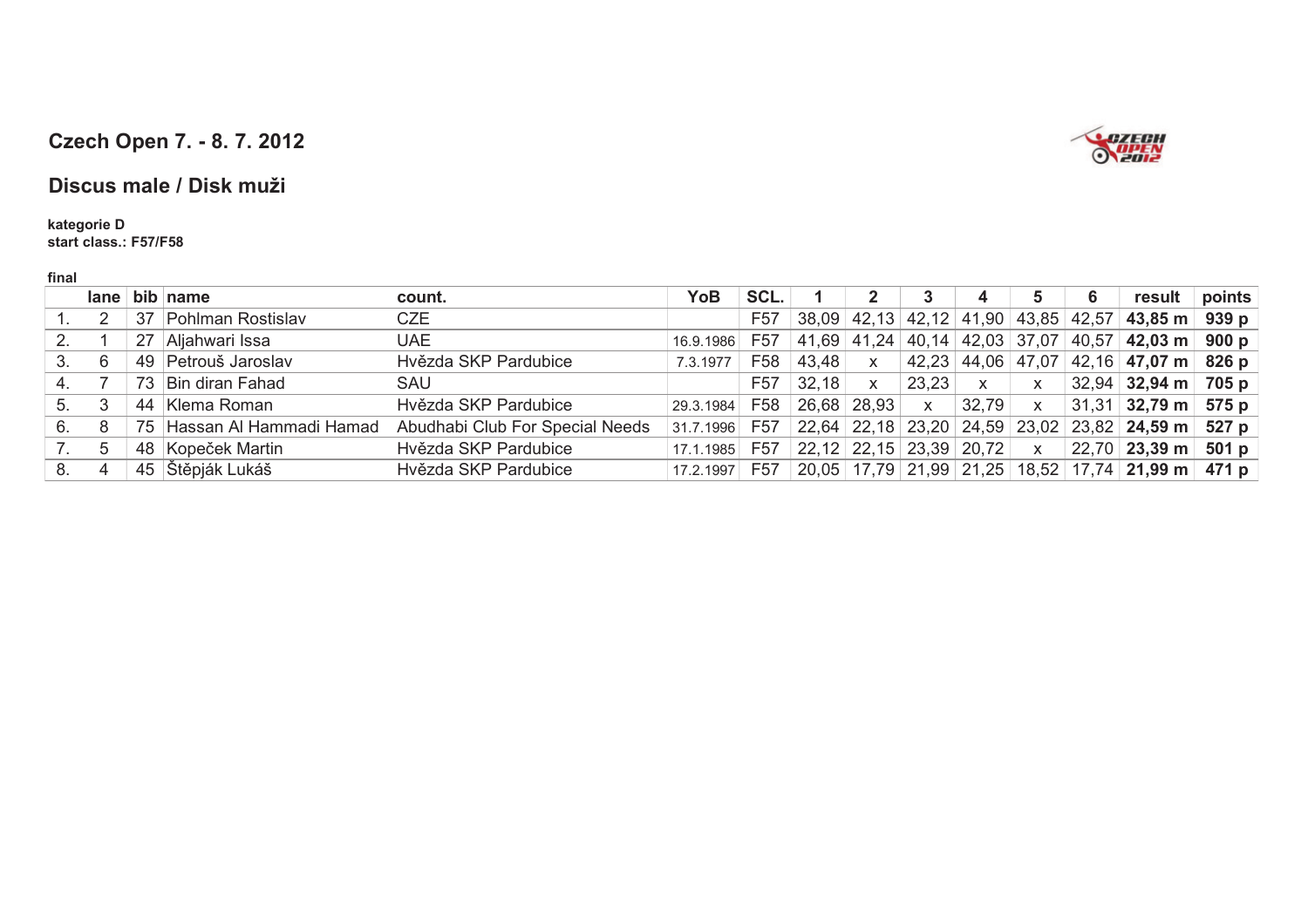

### **shot put female / koule ženy**

**kategorie Dstart class.: F38/F42**

|    | lane | bib name                                                            | count.                                  | YoB           | SCL. |             |      |      |  | result ∣                            | points                                                                                                                 |
|----|------|---------------------------------------------------------------------|-----------------------------------------|---------------|------|-------------|------|------|--|-------------------------------------|------------------------------------------------------------------------------------------------------------------------|
|    |      | 62 Redžić Sanela                                                    | Atletski invalidski klub "Čelik" Zenica | 14.9.1977 F42 |      | $8,65$ 8,51 |      |      |  | $ 8,58 8,75 8,50 8,53 8,75$ m 899 p |                                                                                                                        |
|    |      | 10 Foessel Renee                                                    | CAN                                     | 30.5.1995     | F38  | 9,01        | 9,28 | 9,28 |  | $8,92$   9,28 m   737 p             |                                                                                                                        |
| J. |      | 78 Mohamed Abdulla Hamad Al Senani SAbudhabi Club For Special Needs |                                         | 6.11.1992     | F36  | 4.50        |      | 4,51 |  | $ 4,58 4,10 4,35 $ 4,58 m           | 482 p                                                                                                                  |
|    |      | 30 Alsayes Asmeera                                                  | UAE                                     | 3.7.1990      | F38  |             |      |      |  |                                     | $\mid$ 4,56 $\mid$ 5,42 $\mid$ 4,93 $\mid$ 5,06 $\mid$ 4,84 $\mid$ 4,59 $\mid$ <b>5,42 m</b> $\mid$ 430 <code>p</code> |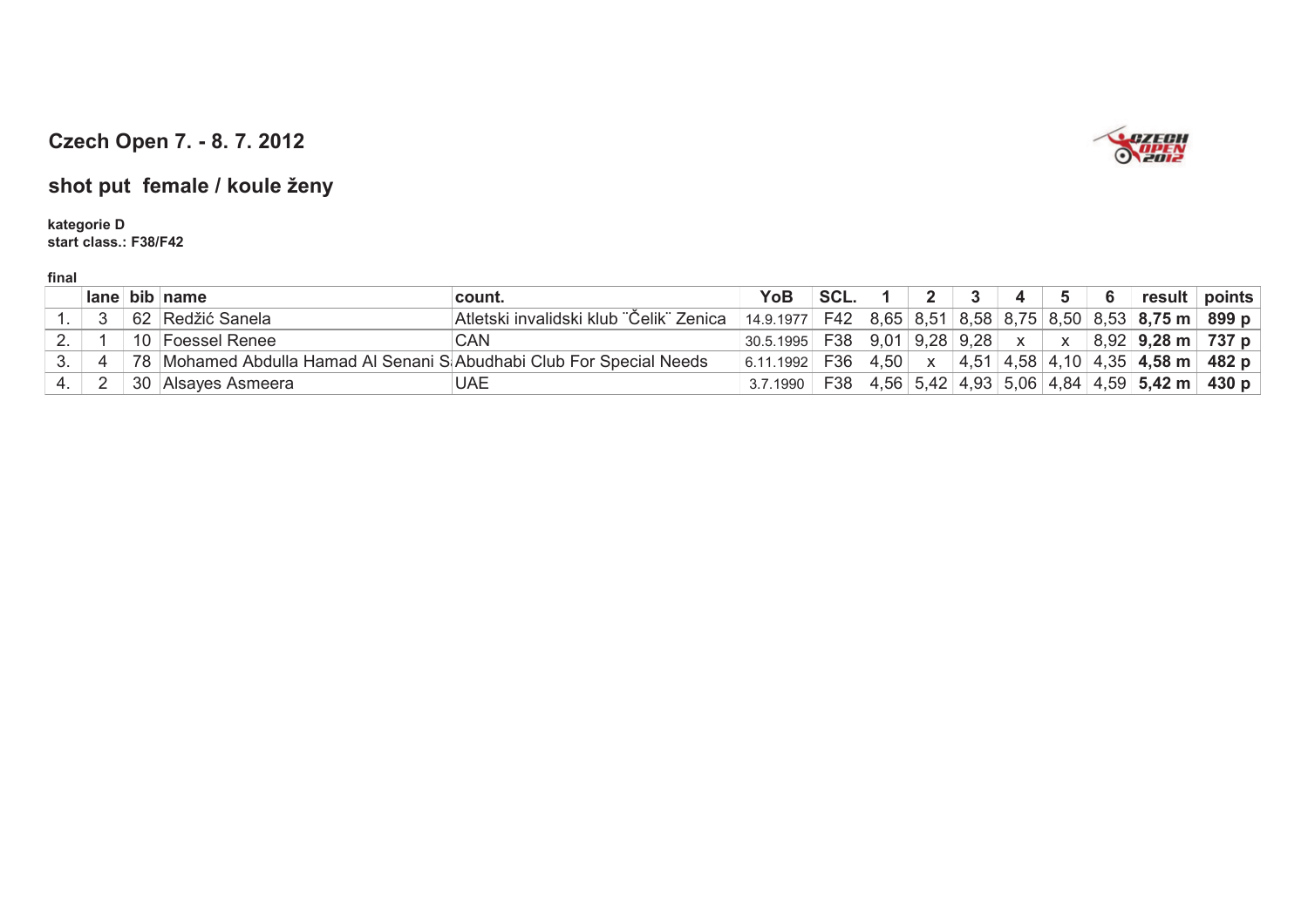

### **shot put male / koule muži**

**kategorie Dstart class.: F36/F37/F44/F46/F11**

|     | lane |                 | bib name               | count.                                  | YoB        | SCL.            |              |       |                |               |                | 6     | result                      | points |
|-----|------|-----------------|------------------------|-----------------------------------------|------------|-----------------|--------------|-------|----------------|---------------|----------------|-------|-----------------------------|--------|
|     |      | 12 <sup>°</sup> | <b>Trudgeon Ken</b>    | CAN                                     | 11.8.1988  | F46             | X            | 11,73 | 12,27          | 12,17         | X              | 12,30 | $12,30 \text{ m}$           | 841 p  |
| ົ   |      | 13              | Dundzys Donatas        | <b>LITHUANIA</b>                        | 4.12.1991  | F37             | $\mathsf{x}$ | 11,87 | 11,25          | 12,19         | 11,50          | 12,00 | $12,19 \text{ m}$           | 798 p  |
|     | 6    | 61              | Skomorac Zulkaid       | Atletski invalidski klub "Čelik" Zenica | 14.01.1973 | F44             | 12.96        | 12,63 | $\pmb{\times}$ | 12,69         | $\pmb{\times}$ | 12,61 | $12,96 \text{ m}$           | 765 p  |
| -4. |      |                 | <b>Strybosch Kevin</b> | <b>CAN</b>                              | 23.9.1992  | F37             | 11,40        | 10,69 |                | $10,92$ 11,23 | 11,20          |       | 10,85 11,40 m $\vert$ 746 p |        |
| 5.  | 4    | 18              | Doğan Hamza            | TUR                                     | 1.4.1987   | F46             | 9.32         | 9,52  | 10, 12         | 9,76          | 9,78           | 9,25  | $10,12 \text{ m}$           | 692 p  |
| 6.  |      | 85              | Salih Karadeniz        | TUR                                     |            | F <sub>11</sub> | X.           | 9,07  | 9,27           | $\mathsf{X}$  | 8,70           | 9,29  | 9,29 m                      | 669 p  |
|     |      | 67              | Abbad Ali Abbad        | DUBAI CLUB FOR SPECIAL SPORTS           |            | F37             | 8,87         | X     | 9,01           | 8,98          | 9,00           | 8,81  | $9,01 \; m$                 | 589 p  |
|     |      | 24              | Alkaabi Mohammed       | <b>UAE</b>                              | 9.2.1996   | F36             | 5,97         | 5.35  | 6,45           | 6,42          | 6,53           | 6,30  | $6,53 \; m$                 | 481 p  |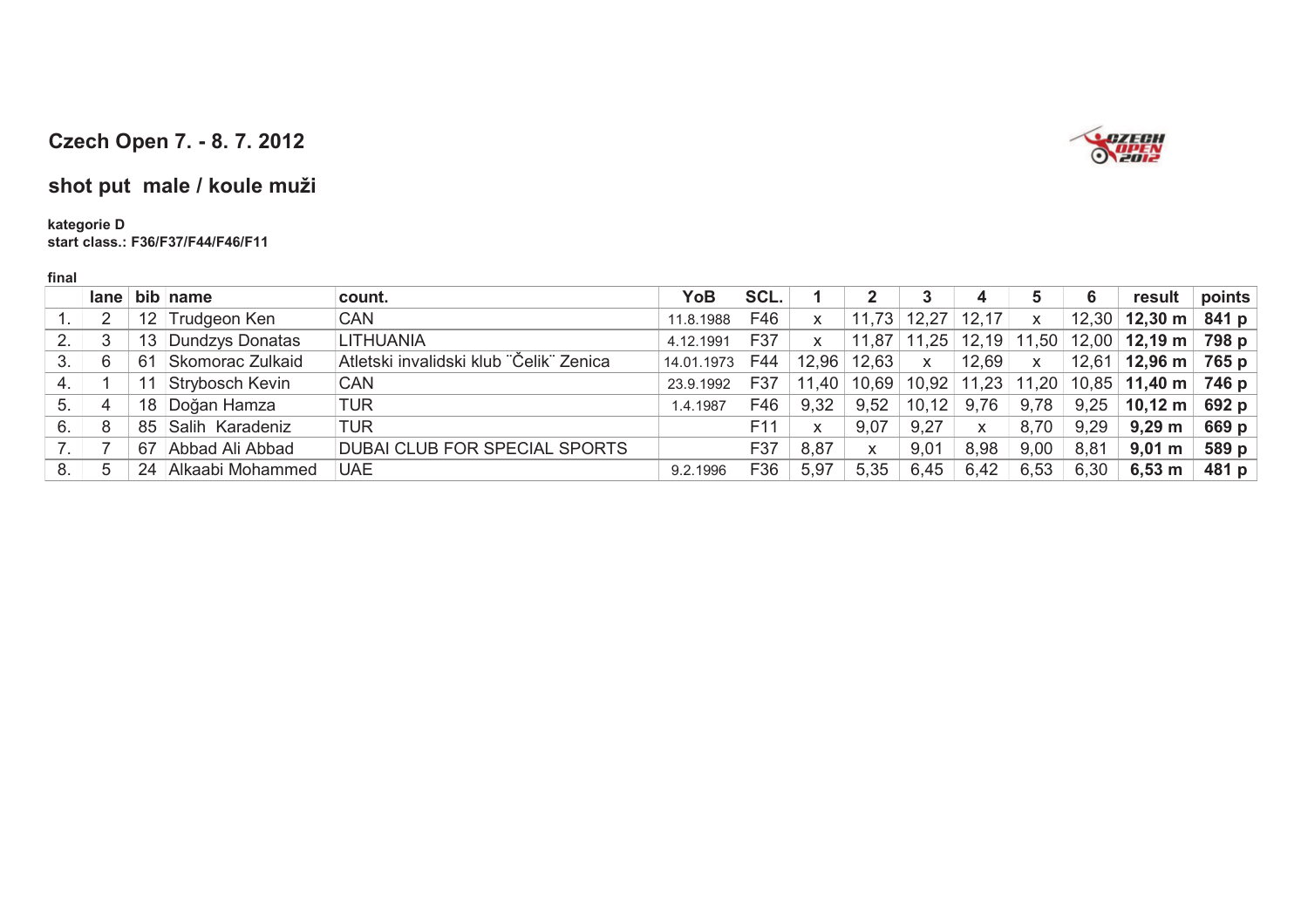

### **Javelin male / Oštp muži**

**kategorie D start class.: F33/F34/F53**

|  | lane bib name                    | count.                                    | YoB       | SCL. |                         |    |       |       | result                | points |
|--|----------------------------------|-------------------------------------------|-----------|------|-------------------------|----|-------|-------|-----------------------|--------|
|  | 22 Hassan Ali Aobad Malaleih UAE |                                           | 21.2.1984 | F33  |                         | X. | 17,15 |       | $17,54$ 17,54 m 821 p |        |
|  | 57 Kisý Aleš                     | <b>SK NMnM</b>                            | 30.9.1980 | F53  | 14,44 14,88 14,96 15,93 |    |       | 15,36 | 15,93 m 752 p         |        |
|  | 65 Almehairi Mohammad            | DUBAI CLUB FOR SPECIAL SPORTS   28.2.1981 |           |      | F34 23,94 22,59 21,47   |    |       |       | 23,94 m 678 p         |        |
|  | 38 Bělík Stanislav               | CZE                                       |           | F34  |                         |    |       |       | <b>DNP</b>            |        |
|  | Ahmed Alhosani                   | Althigah club for Hanidcapped             | 3.8.1987  | F33  |                         |    |       |       | <b>DNP</b>            |        |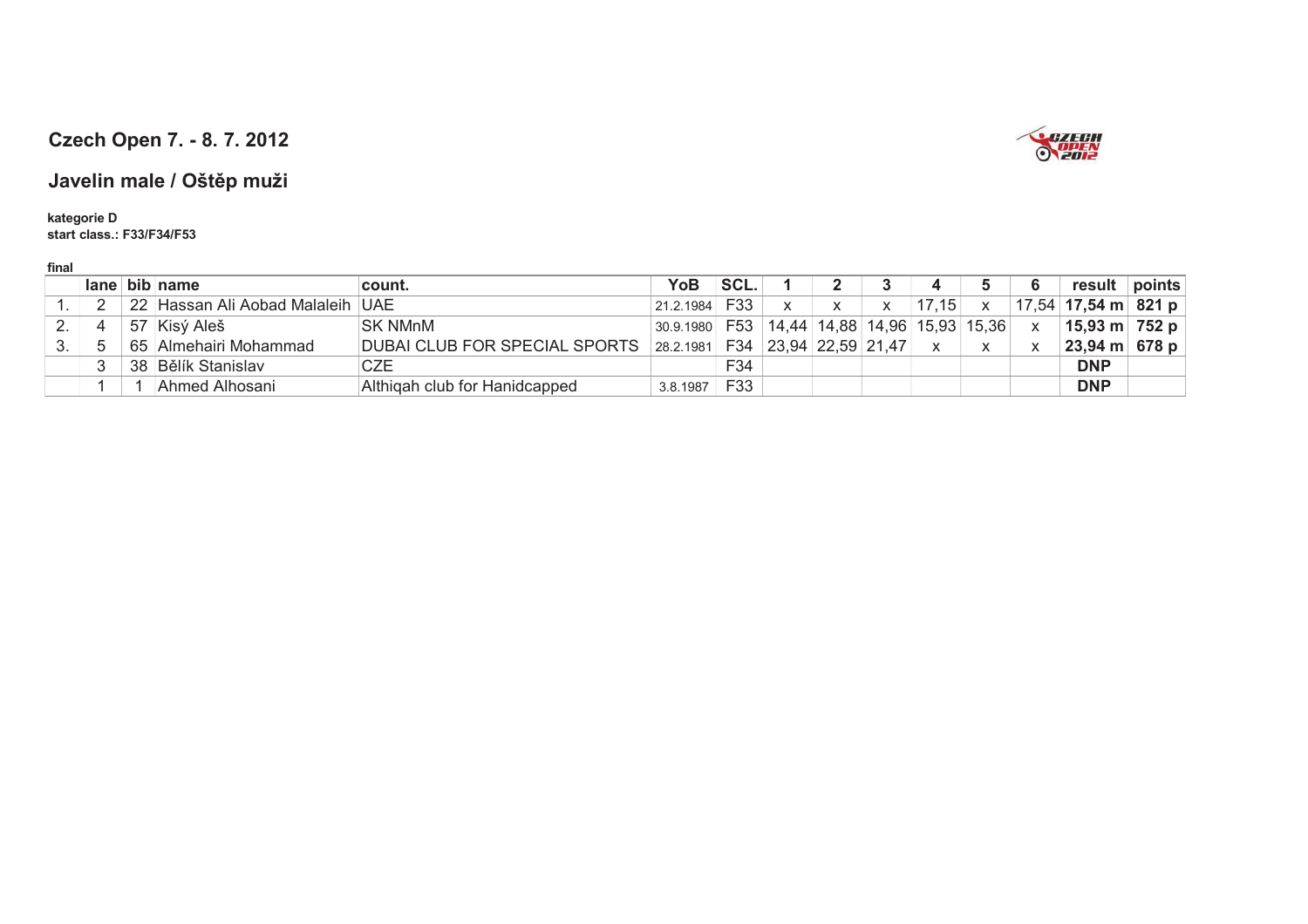

### 800 m male/female / 800 m m

#### **kategorie D**

**start class.: T53/T54**

| final |             |    |                  | Wind:                         | 0          |                 |            |        |
|-------|-------------|----|------------------|-------------------------------|------------|-----------------|------------|--------|
|       | <b>lane</b> |    | bib name         | count.                        | <b>YoB</b> | SCL.            | result     | points |
|       |             | 31 | Aldhaheri Rashed | <b>UAE</b>                    | 19.8.1991  | T <sub>54</sub> | 1:50.66    | 731 p  |
|       |             |    | 40 Jemelka David | <b>CZE</b>                    |            | T54             | <b>DNF</b> |        |
|       |             |    | Salem Alshehhi   | Althigah club for Hanidcapped | 24.5.1998  | T53             | <b>DNP</b> |        |

| final |        |          |                       | Wind:      |            |      |         |        |
|-------|--------|----------|-----------------------|------------|------------|------|---------|--------|
|       |        |          | lane   bib   name     | count.     | <b>YoB</b> | SCL. | result  | points |
|       |        | $\Omega$ | <b>Kurt Hamide</b>    | <b>TUR</b> | 25.12.1993 | T53  | 2:16,71 | 444 p  |
|       | $\sim$ | 20       | Süpürgeci Zübeyde TUR |            | 20.7.1993  | T54  | DQ      |        |
|       |        |          |                       |            |            |      |         |        |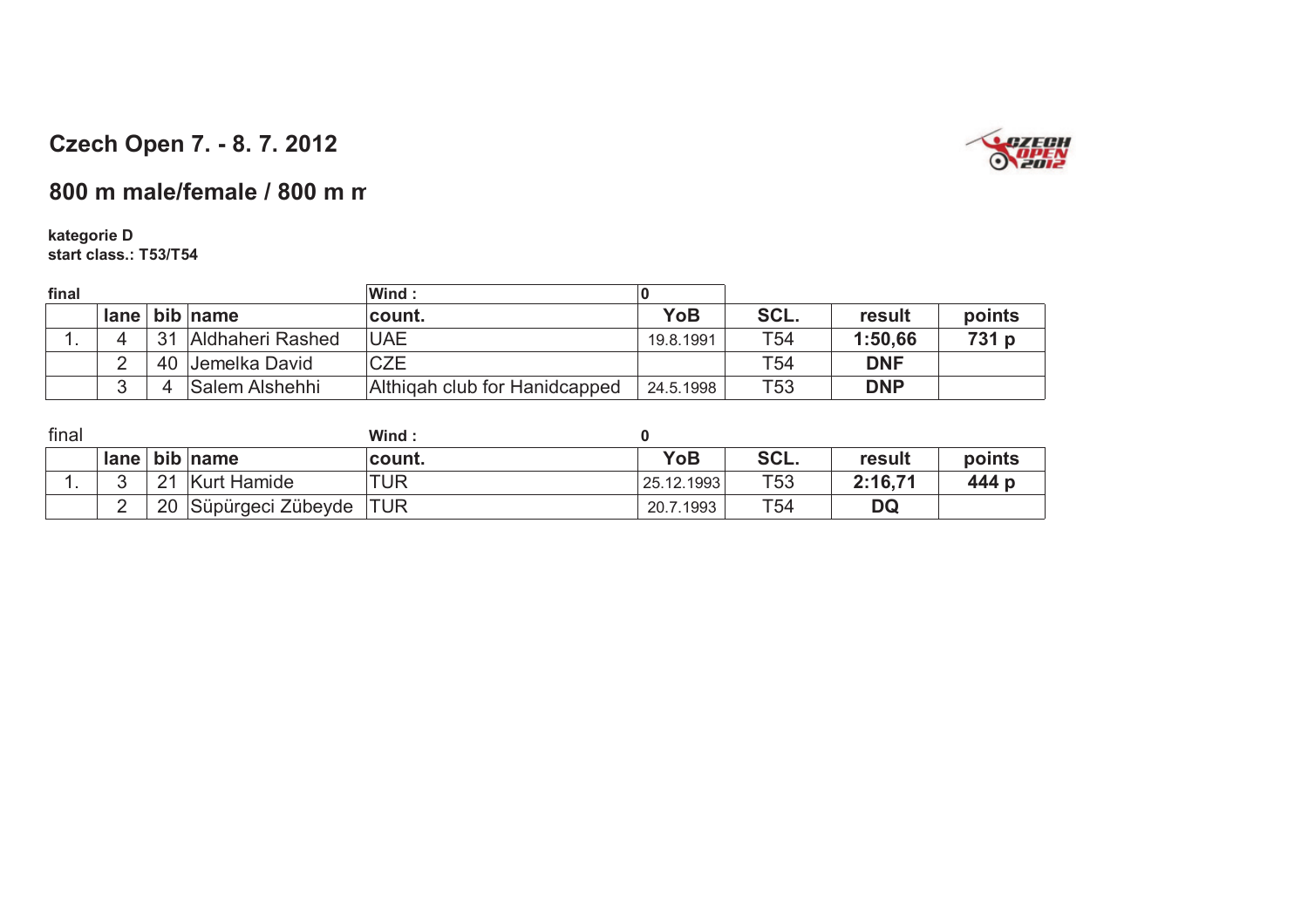

### **Discus male / Disk muži**

# **kategorie D**

**start class.: F54/F55/F56**

|    |   | $lane$ bib name     | count.               | <b>YoB</b>                  | SCL. |           |                         |              | 4             |              | 6 | result                                                                              | points |
|----|---|---------------------|----------------------|-----------------------------|------|-----------|-------------------------|--------------|---------------|--------------|---|-------------------------------------------------------------------------------------|--------|
|    | ູ | 50 Uřidil Viktor    | Hvězda SKP Pardubice | 3.6.1974                    |      |           |                         |              |               |              |   | F55   28,84   28,16   29,53   28,45   30,15   29,32   <b>30,15 m</b>   <b>791 p</b> |        |
| 2. |   | 55 Stiak Josef      | <b>SK NMnM</b>       | $6.10.1965$ F56 32,16 33,08 |      |           |                         | $\mathsf{X}$ | X.            | X            |   | $32,15$ 33,08 m $\overline{)}$ 786 p                                                |        |
| 3. | 5 | 68 Hřebíček Jakub   | <b>CZE</b>           | 5.2.1986                    |      | F56 21,27 | $\overline{\mathsf{X}}$ |              | $21,01$ 21,52 | $\mathsf{X}$ |   | $22,46$ 22,46 m 534 p                                                               |        |
|    |   | 41 Prachenský Lukáš | <b>CZE</b>           |                             | F54  | 9,83      | X                       | 10.45        | 8,58          |              |   | $11,76$   10,76   11,76 m   385 p                                                   |        |
|    |   | 25 Alhabsi Mohammed | <b>UAE</b>           | 30.1.1986                   | F55  |           |                         |              |               |              |   | <b>DNP</b>                                                                          |        |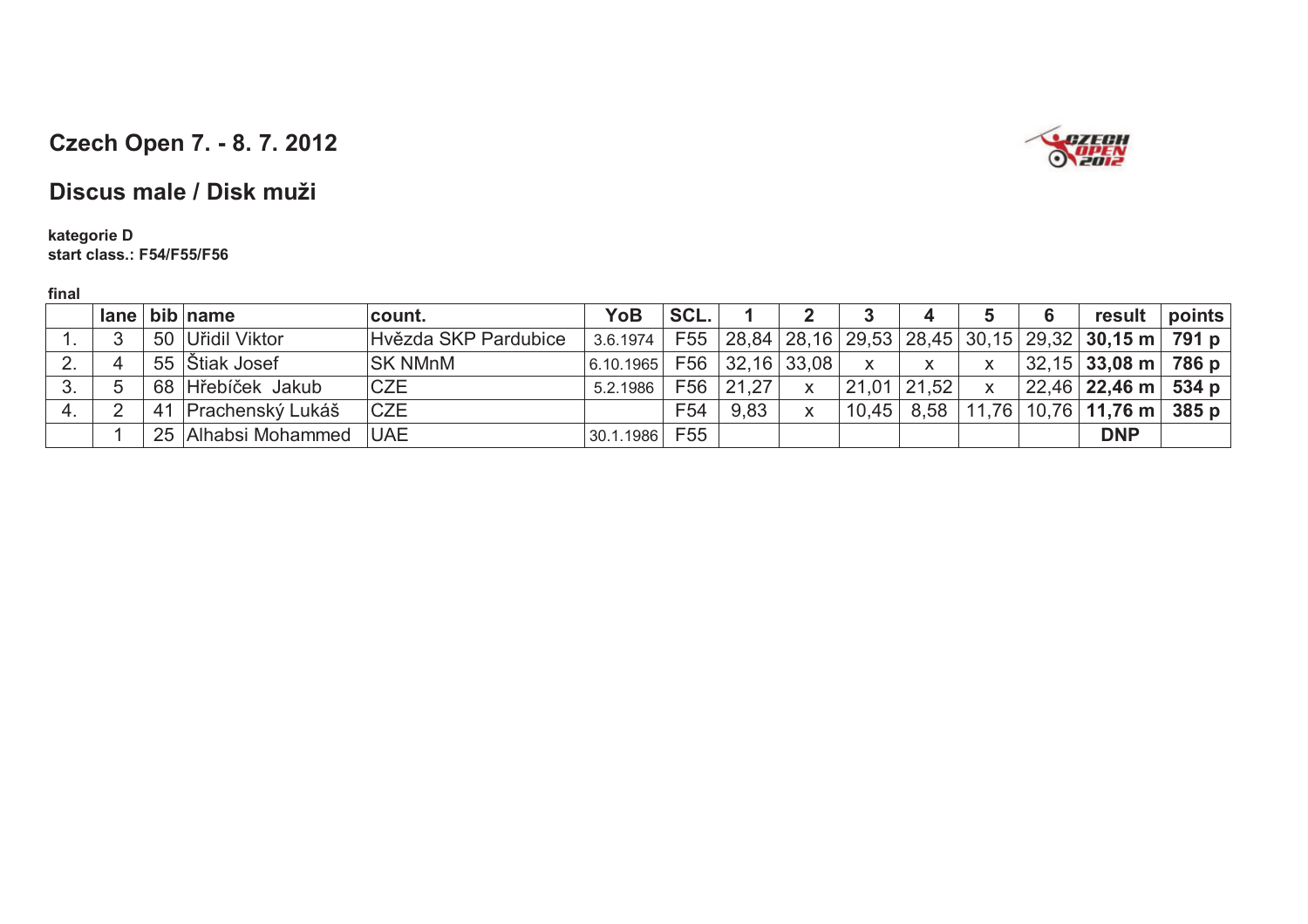

**long jump female / dálka ženy**

**kategorie Dstart class.: F20**

|   | $lane$ bib |          | name                  | count.                                 | ҮоЬ         | SCL.       |      |  |          |        |     |      |           |                | result                    | points |
|---|------------|----------|-----------------------|----------------------------------------|-------------|------------|------|--|----------|--------|-----|------|-----------|----------------|---------------------------|--------|
|   |            | ററ<br>οz | kuhrovska<br>Veronika | $\sim$ 7 $\Gamma$<br>◡∠∟               | 19965<br>~- | ⊏กก<br>`∠∪ | 0.06 |  |          | $\sim$ | . ب |      | $\cdot\,$ | $\overline{C}$ | $\sim$ $\sim$<br>m<br>. . |        |
| - |            | ററ<br>ບບ | -uzana<br>101120110   | $\cap \neg \neg$<br>◡∠⊏<br>___________ | $198^-$     | roo.<br>Ω∪ |      |  | ັບ<br>.∪ |        |     | - 14 |           |                | $12 \text{ m}$            |        |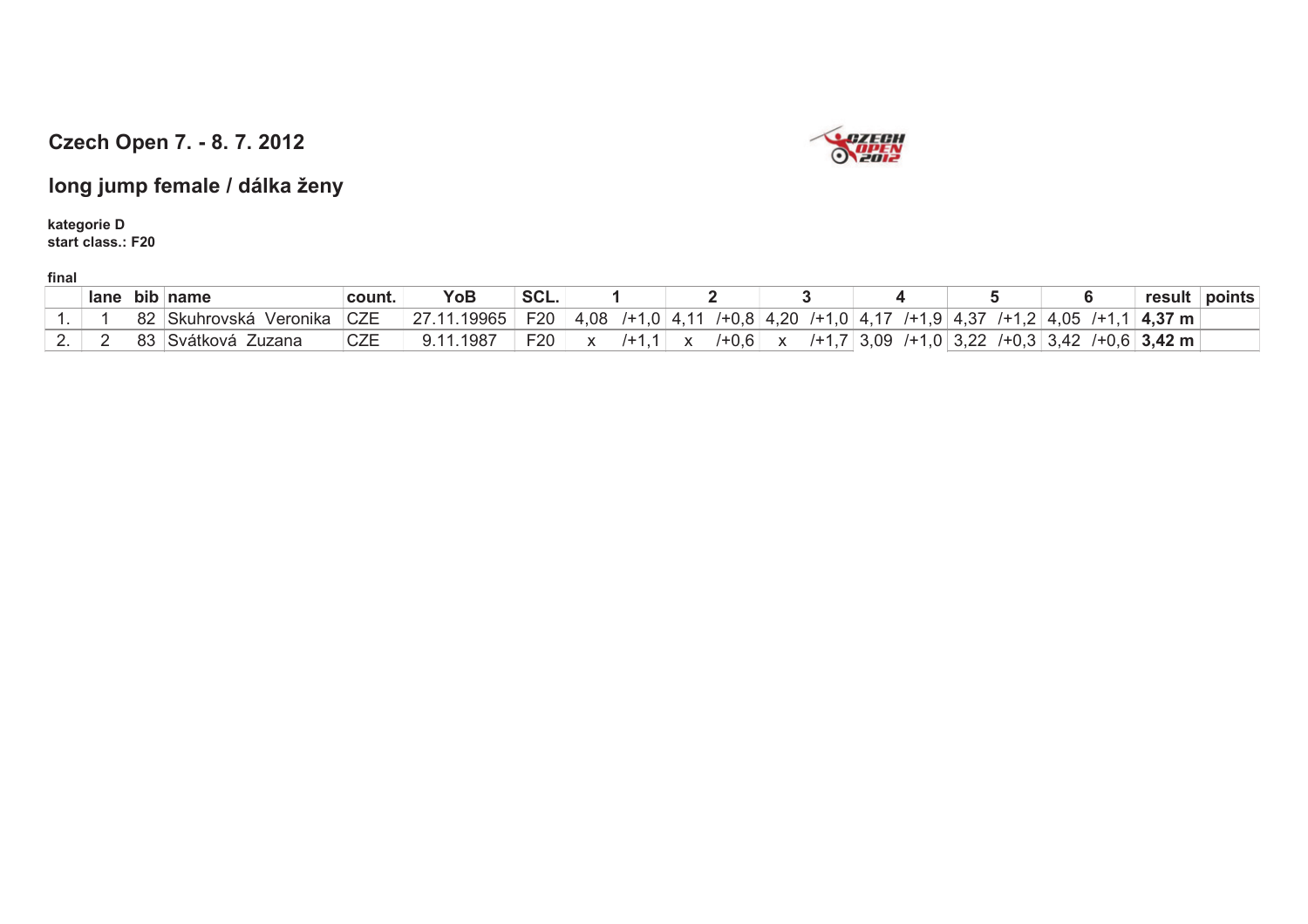

#### **long jump male / dálka muži**

#### **kategorie D**

**start class.: F13/F20/F37/F46**

|    |     | ∣ lane ∣ bib ∣name     | count.                                                                                                                                    | YoB                                                                                                           | SCL. |        |  |  |  | 4 | 5. |  | result points                                                                                      |
|----|-----|------------------------|-------------------------------------------------------------------------------------------------------------------------------------------|---------------------------------------------------------------------------------------------------------------|------|--------|--|--|--|---|----|--|----------------------------------------------------------------------------------------------------|
|    | - 8 | 70 Assad Sharahili SAU |                                                                                                                                           |                                                                                                               |      |        |  |  |  |   |    |  | F20 6,22 /+1,1 x /+1,0 6,68 /+1,1 6,59 /+0,7 6,55 /+1,1 x /+0,9 6,68 m 906 p                       |
|    |     | 60 Kohout Jiří         | Spastic handicap                                                                                                                          | 10.1.1986   F37   5,14 / +1,7   x / +0,3   5,00 / +0,8   x / +1,2   4,80 / +1,3   4,58 / 0,0   5,14 m   855 p |      |        |  |  |  |   |    |  |                                                                                                    |
| 3. | - 3 | Stoev Ivan             | <b>BLG</b>                                                                                                                                | $26.4.1994$ F13 5,54 /+1,0 5,55 /+2,3 5,59 /+0,8 5,76 /+1,3 5,42 /+0,0 4,03 /+0,0 5,76 m 829 p                |      |        |  |  |  |   |    |  |                                                                                                    |
|    | -6  | 51 Brych Oldřich       | Hvězda SKP Pardubice                                                                                                                      | 2.9.1982                                                                                                      |      |        |  |  |  |   |    |  | F37   4,19 /+0,6   4,05 /+0,7   3,94 /+1,5   4,57 /+1,3   4,48 /+1,5   4,51 /+1,1   4,57 m   760 p |
| 5. |     |                        | 3 Yahya Alblooshi Althiqah club for Hanidcapped 26.4.1994 F46 5,09 /+3,0 3,21 /+1,1 4,50 /+0,6 5,28 /+0,7 5,03 /+1,7 x /+0,3 5,28 m 726 p |                                                                                                               |      |        |  |  |  |   |    |  |                                                                                                    |
| 6. |     | 6 Filipov Filip        | <b>BLG</b>                                                                                                                                | $ 4.10.1996 $ F13 $ 4.55$ /+1,1 $ 4.53$ /+1,1 $ 4.95$ /+0,6 $x$ /+0,7 $x$ /+1,3 $ 4.12$ /+1,1 $ 4.95$ m 712 p |      |        |  |  |  |   |    |  |                                                                                                    |
|    |     | 11 Strybosch Kevin CAN |                                                                                                                                           | 23.9.1992                                                                                                     | F37  |        |  |  |  |   |    |  | $3,52$ /+2,8 3,80 /+0,6 3,71 /+0,0 3,86 /+2,2 3,86 m 642 p                                         |
| 8. | -5  | 12 Trudgeon Ken CAN    |                                                                                                                                           | 11.8.1988 F46                                                                                                 |      | $\sim$ |  |  |  |   |    |  | 3,66 /+1,3 4,10 /+2,0 3,99 /+1,8 $x$ /+0,7 4,10 m 564 p                                            |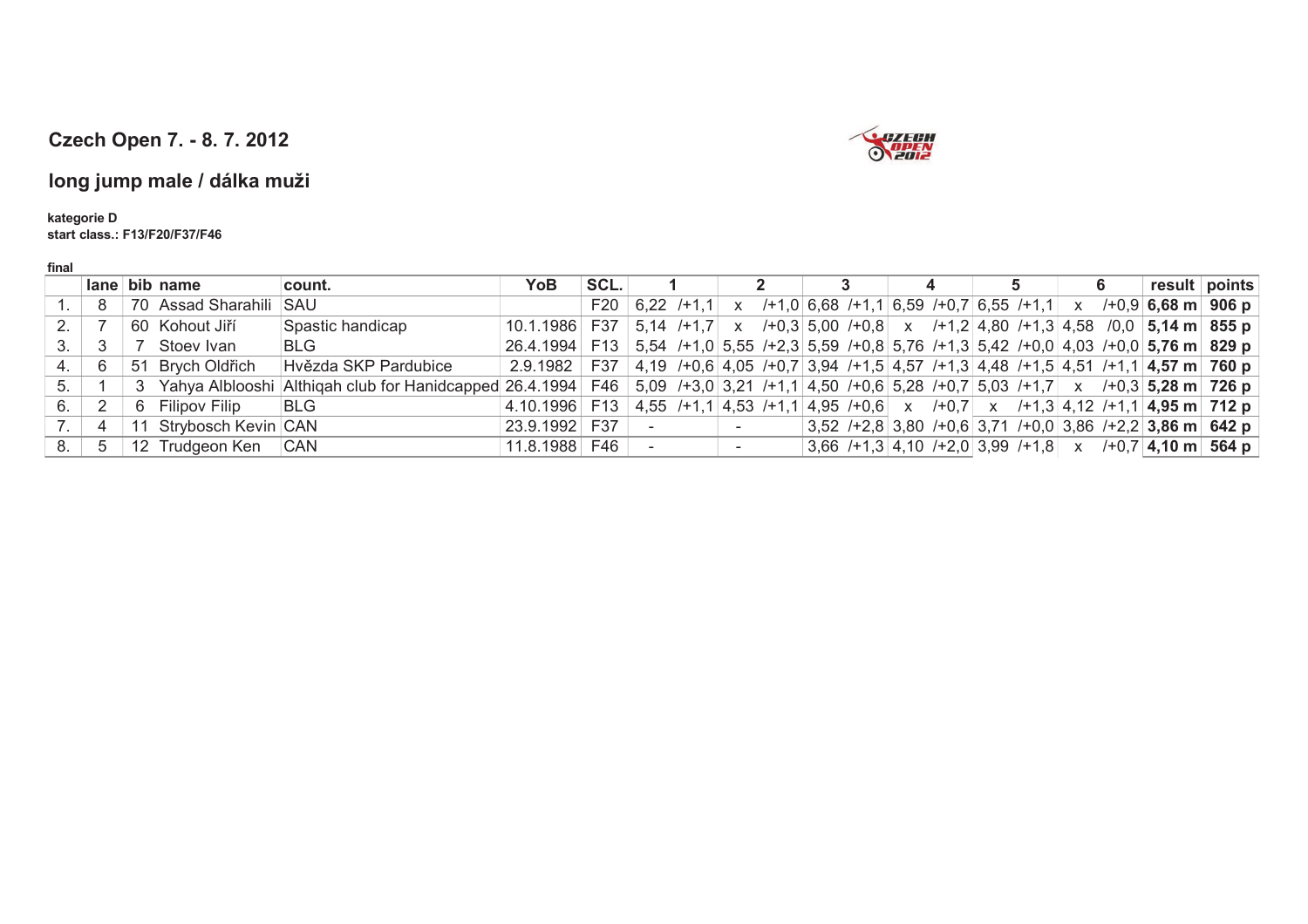

**triple jump male / trojskok muži**

**kategorie Dstart class.: F12**

| lane | ∣ bib | name | $\sim$<br>------------------ | $\sim$<br>JUL. |  |  | -------- | . .<br>result |    |
|------|-------|------|------------------------------|----------------|--|--|----------|---------------|----|
|      |       | .    | SAU                          | . .            |  |  |          | . .           | т. |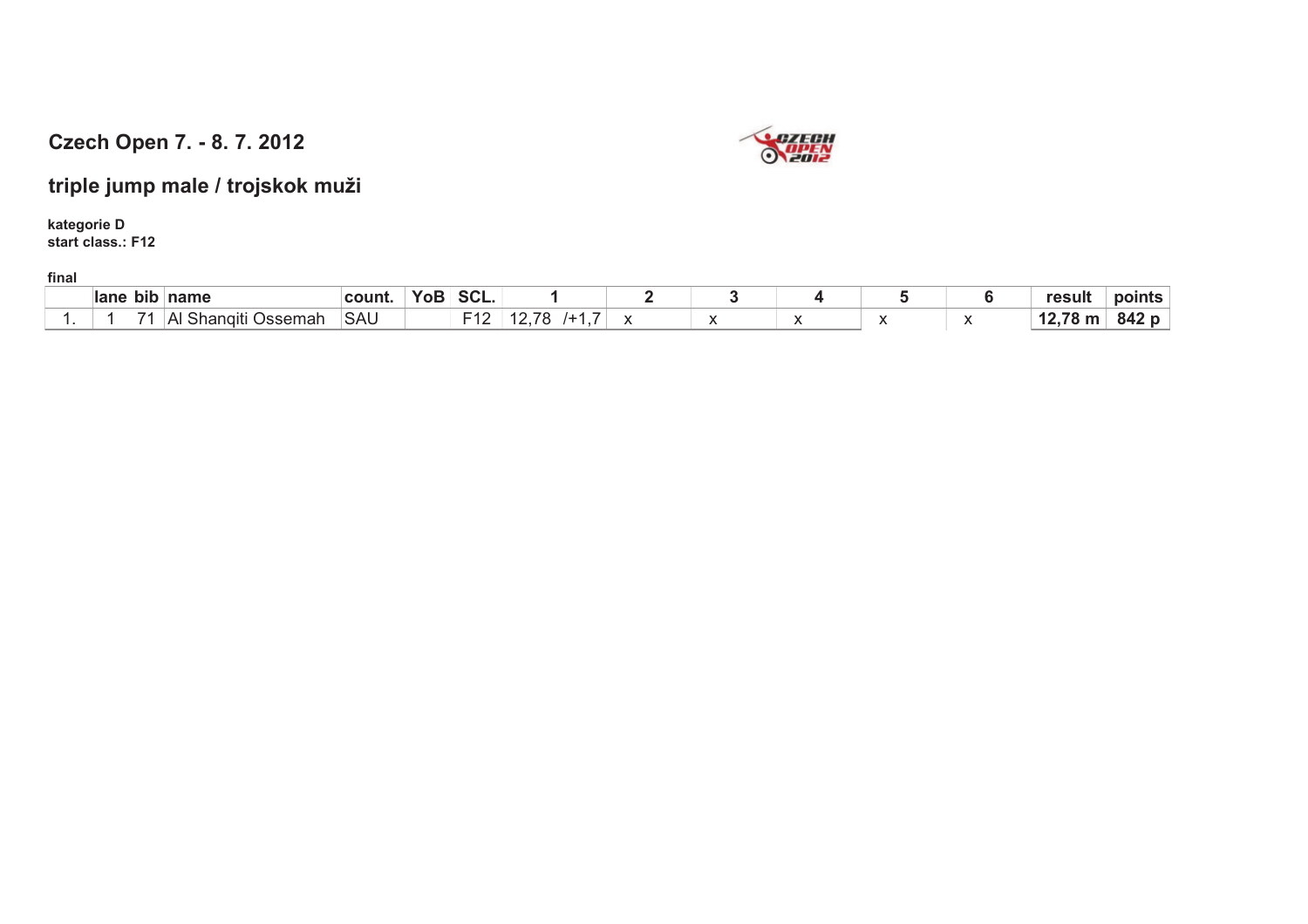

#### **7. - 8. 7. 2012 Czech Open - Olomouc**

# **Discus female / Disk ženy**

#### **kategorie D**

**start class.: F38**

| lane | . .<br>bıb | <b>Iname</b>            | ⊪count.    |                | JUL. |       |         |  |       | result              | nte<br>ЮC<br>11 I L.S |
|------|------------|-------------------------|------------|----------------|------|-------|---------|--|-------|---------------------|-----------------------|
|      | 10         | <b>Foessel</b><br>Renee | <b>CAN</b> | .1995<br>30.5. | F38  | 26,86 | 45<br>_ |  | 26,92 | $27,45 \, \text{m}$ | 918 p                 |
|      |            |                         |            |                |      |       |         |  |       |                     |                       |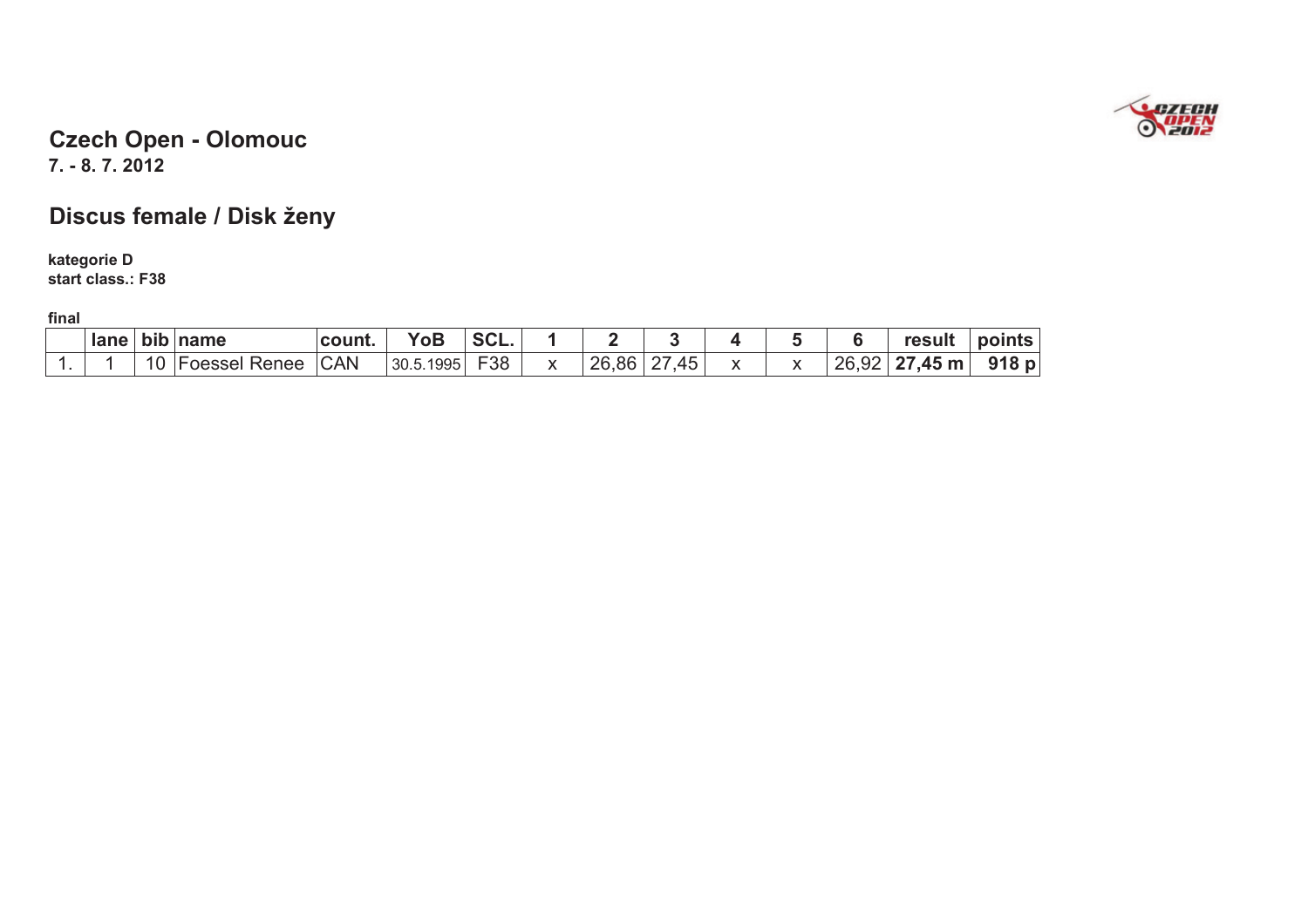

**7. - 8. 7. 2012** 

#### **Discus male / Disk muži**

# **kategorie D start class.: F36/F37/F44/F46**

| M. |
|----|
|----|

|    |   |    | $lane$ bib name         | count.                               | YoB       | SCL. |              |       |             |              |                                         | 6            | result                           | points |
|----|---|----|-------------------------|--------------------------------------|-----------|------|--------------|-------|-------------|--------------|-----------------------------------------|--------------|----------------------------------|--------|
|    |   |    | Strybosch Kevin         | <b>CAN</b>                           | 23.9.1992 | F37  | X            | X.    | 40,26       | X            |                                         |              | 40,26 m                          | 765 p  |
|    | 6 |    | 86 Kyriakidis Milkiadis | <b>GRE</b>                           |           | F44  | 41,37        |       | 43,04 41,33 | $\mathsf{X}$ | $\mathsf{x}$                            |              | 43,04 m                          | 760 p  |
| 3. | 3 |    | 13 Dundzys Donatas      | LITHUANIA                            | 4.12.1991 | F37  | 35,92        | X.    |             |              | 38,58 37,86 39,65 38,57                 |              | $39,65 \text{ m}$                | 753 p  |
| 4. | C |    | 12 Trudgeon Ken         | <b>CAN</b>                           | 11.8.1988 | F46  | $\mathsf{x}$ | X     | 31,78       | $\mathsf{x}$ | $\mathsf{x}$                            |              | $32,79$ 32,79 m                  | 690 p  |
| 5. | 4 | 24 | Alkaabi Mohammed        | <b>UAE</b>                           | 9.2.1996  | F36  | $\mathsf{x}$ | 22,39 | X           | 19,11        |                                         |              | $19,99$   21,28   <b>22,39 m</b> | 577 p  |
| 6. | 5 | 67 | Abbad Ali Abbad         | <b>DUBAI CLUB FOR SPECIAL SPORTS</b> | 14.6.1905 | F37  |              |       |             |              | $30,08$   27,49   29,70   27,61   29,14 | $\mathsf{x}$ | $30,08 \; \text{m}$              | 571 p  |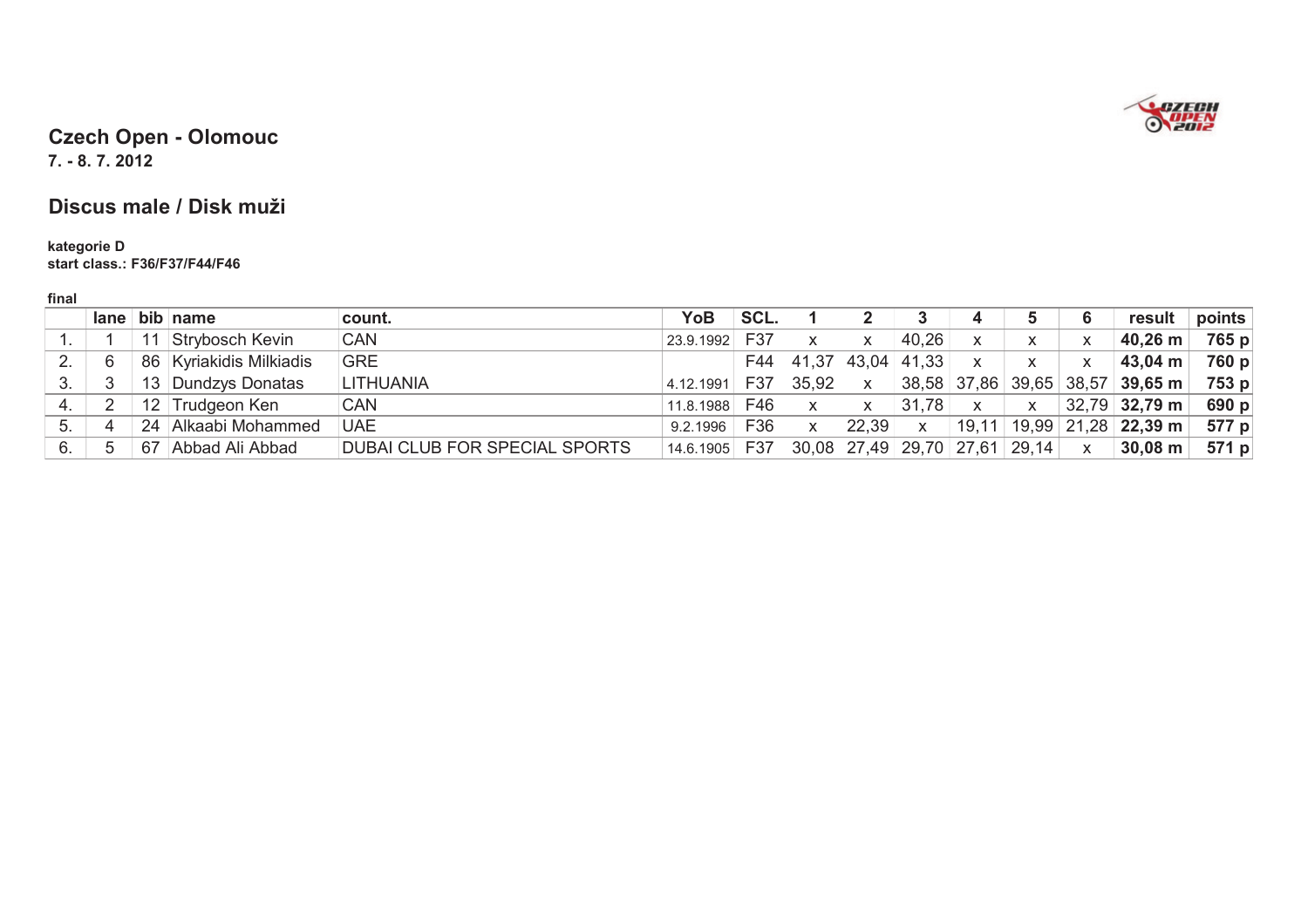

**7. - 8. 7. 2012** 

## **Javelin female / Oštp ženy**

#### **kategorie Dstart class.: F33/F57**

|             | lane l | bib | name                | count.                                | YoB       | SCL.            |       |       |       |       |         |       | result              | points |
|-------------|--------|-----|---------------------|---------------------------------------|-----------|-----------------|-------|-------|-------|-------|---------|-------|---------------------|--------|
|             |        | 64  | Siham<br>Alrasheedy | UB FOR SPECIAL SPORTS<br><b>DUBAI</b> | 9.8.1982  | F <sub>57</sub> |       | 17,24 | 17,80 | 18,1  | 17 85   | 18,25 | $18,25 \; \text{m}$ | 844 p  |
| <u>. . </u> |        |     | Ivanka<br>Koleva    | <b>BUL</b>                            | .1968     | F <sub>57</sub> | 13,09 | 14,30 | 13,83 | 14,36 | 13.79 I | 14,29 | $14,36 \text{ m}$   | 664 p  |
|             |        | 79  | Suaad<br>Hammadı    | Abudhabi Club For Special Needs       | 27.6.1990 |                 |       |       | 6.64  |       | 5,86    | 7,04  | $7,04 \text{ m}$    | 547 p  |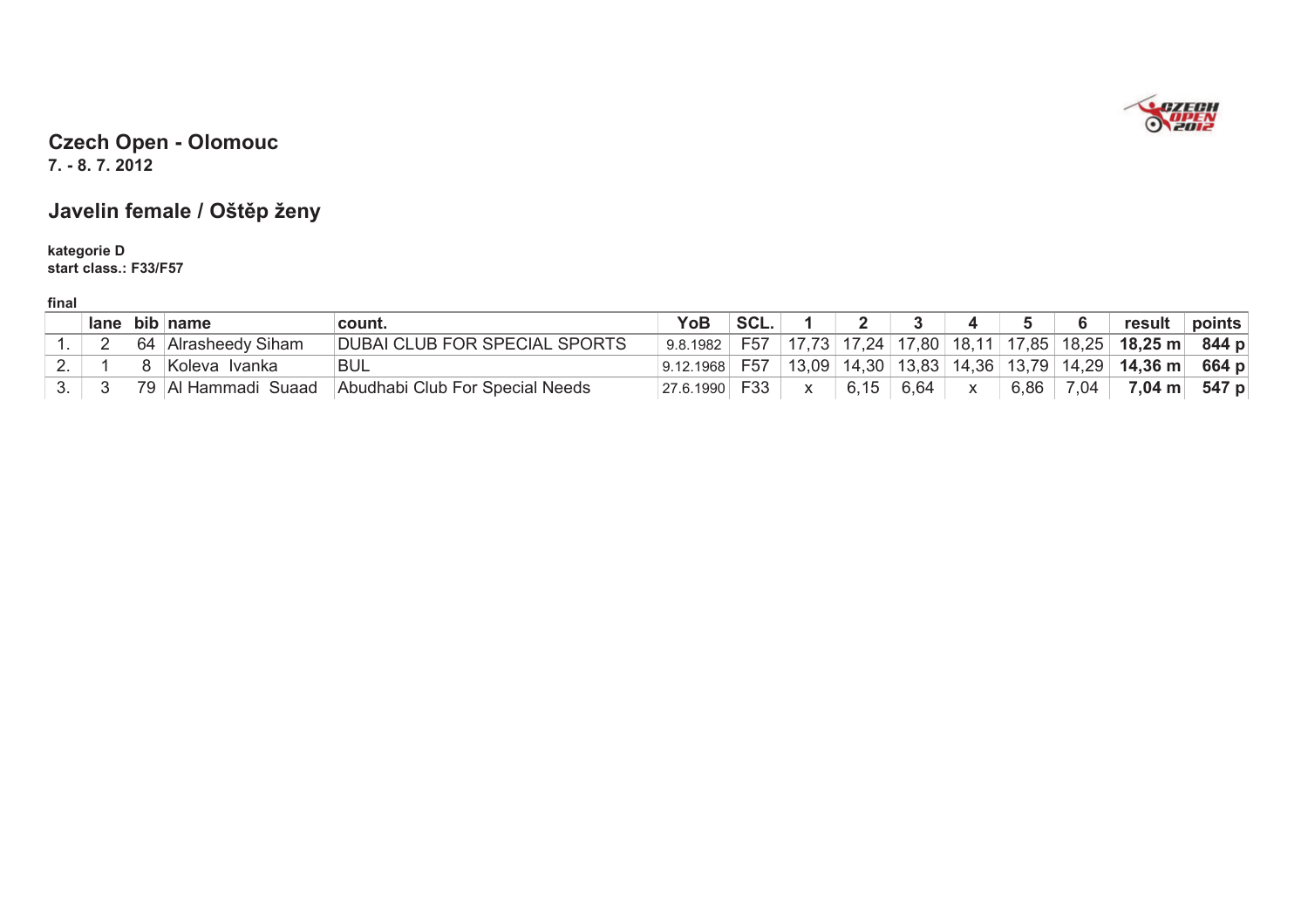

**7. - 8. 7. 2012** 

# **shot put male / koule muži**

# **kategorie D start class.: F53/F54**

|    |                | $lane$ bib name         | count.         | <b>YoB</b> | SCL.            |      |      |      | 4    |             | 6 | result points                                       |  |
|----|----------------|-------------------------|----------------|------------|-----------------|------|------|------|------|-------------|---|-----------------------------------------------------|--|
|    | 5 <sup>5</sup> | <b>Tischler Georg</b>   | <b>AUT</b>     | 11.9.1961  | F <sub>54</sub> | 8.74 | 8,69 |      |      |             |   | $ 8,65 8,85 9,00 8,79 9,00 \text{ m}$ 924 p         |  |
|    |                | 56 Bláha Martin         | <b>SK NMnM</b> | 27.7.1967  | F54             | 8,30 | 8,36 |      |      |             |   | $ 8,43 8,54 8,29 8,74 8,74 \text{ m} 898 \text{ p}$ |  |
| 3. |                | 57 Kisý Aleš            | <b>SK NMnM</b> | 30.9.1980  | F53             | 7.10 | 7.23 | 7,12 | 7,17 | 7,17        |   | 7,29   <b>7,29 m</b>   857 p                        |  |
|    |                | 41 Prachenský Lukáš CZE |                |            | F <sub>54</sub> | 5,30 | 5,56 | 5,87 |      | 5,93   6,27 |   | $5,63$ 6,27 m 644 p                                 |  |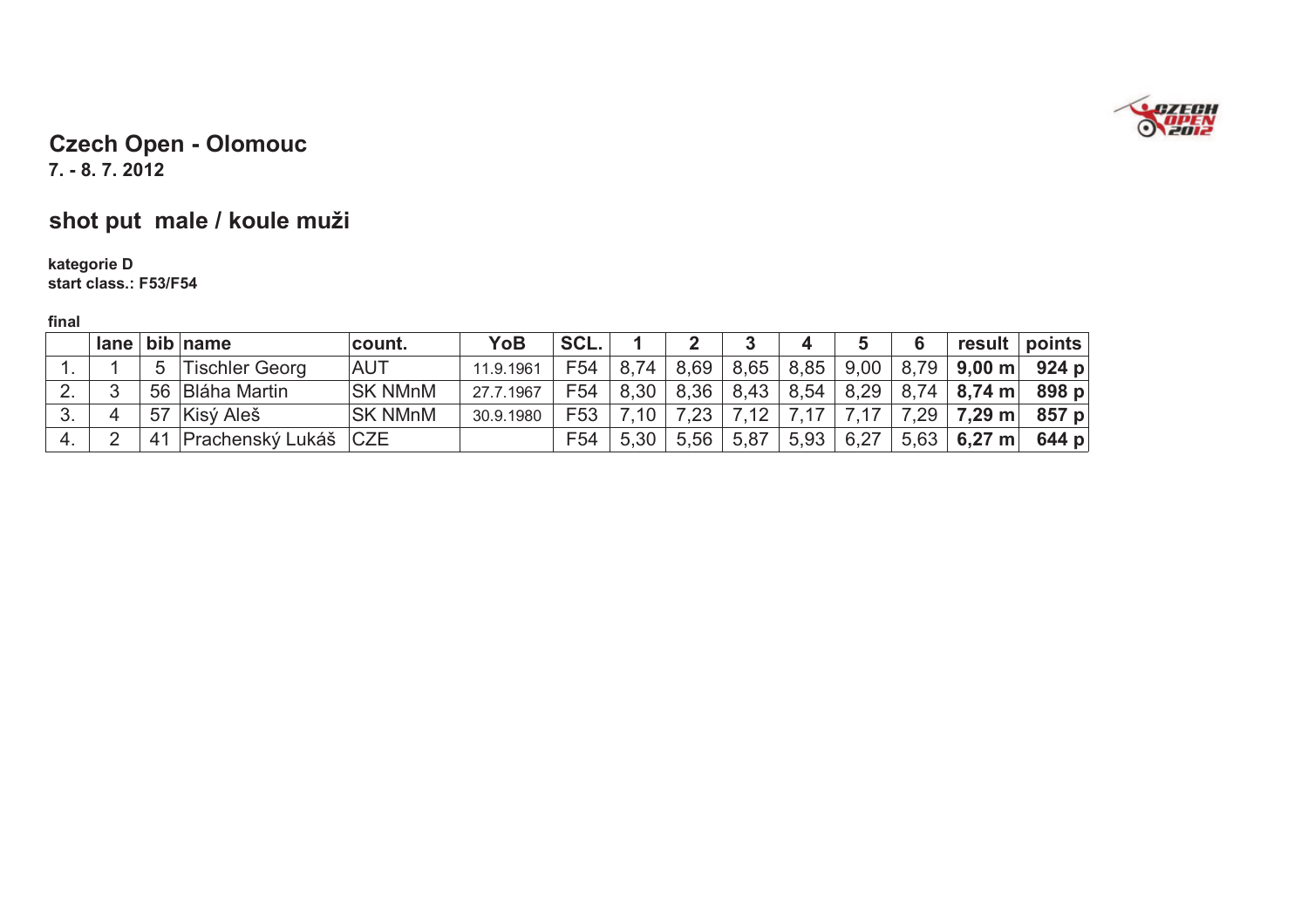

**7. - 8. 7. 2012** 

# **200m male/female / 200m muži/ženy**

# **kategorie D start class.: T13/T37/T38/T46**

| final |   |    |                      | Wind:                         | $+0,7$    |                 |        |        |
|-------|---|----|----------------------|-------------------------------|-----------|-----------------|--------|--------|
|       |   |    | $lane$ bib name      | count.                        | YoB       | SCL.            | result | points |
|       |   | 3  | Yahya Alblooshi      | Althigah club for Hanidcapped | 26.4.1994 | T46             | 24,78  | 777 p  |
|       | 4 | 51 | Brych Oldřich        | Hvězda SKP Pardubice          | 2.9.1982  | T37             | 28,79  | 646 p  |
| 3.    |   | 6  | <b>Filipov Filip</b> | <b>BUL</b>                    | 4.10.1996 | T <sub>13</sub> | 27,12  | 625 p  |
| 4.    | 5 |    | 42 Vejražková Anežka | <b>TJ Léčebna Košumberk</b>   | 11.6.1991 | T38             | 30,84  |        |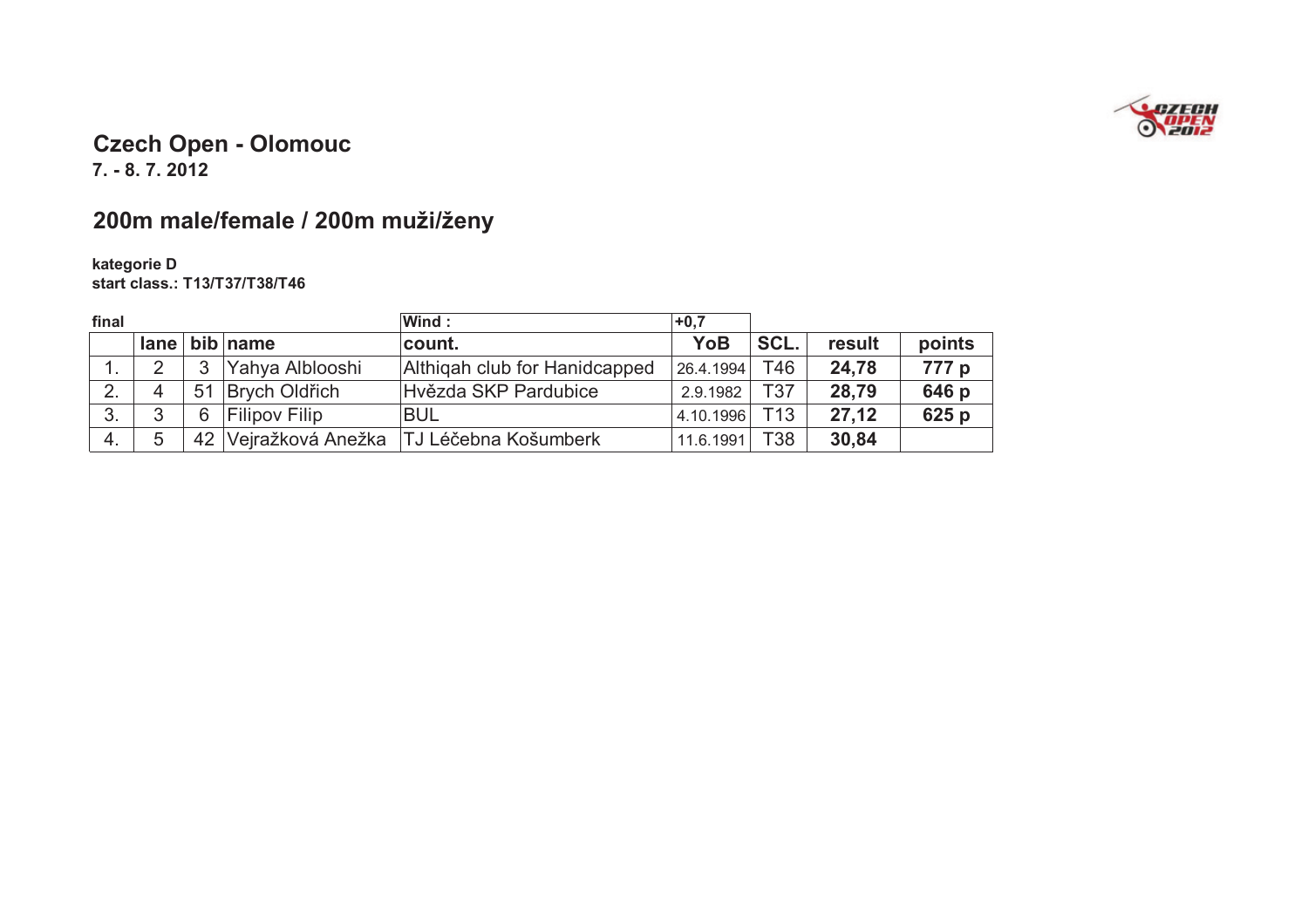

**7. - 8. 7. 2012** 

# **200m male/female / 200m muži/ženy**

**kategorie D start class.: T53**

| final |   |    |                      | Wind:                         | $+1,3$     |                 |            |        |
|-------|---|----|----------------------|-------------------------------|------------|-----------------|------------|--------|
|       |   |    | $lane$ bib name      | count.                        | YoB        | SCL.            | result     | points |
|       |   | 4  | Salem Alshehhi       | Althigah club for Hanidcapped | 24.5.1998  | T53             | 31,39      | 656 p  |
| 2.    |   | 17 | Komissarov Alexey    | <b>RUS</b>                    | 21.6.1991  | T <sub>53</sub> | 31,65      | 642 p  |
| 3.    | 5 | 21 | <b>Kurt Hamide</b>   | <b>TUR</b>                    | 25.12.1993 | T <sub>53</sub> | 32,98      |        |
|       | 3 |    | 74 Algnaidil Fahad   | <b>SAU</b>                    |            | T <sub>53</sub> | <b>DNP</b> |        |
|       | 4 | 29 | Bani Hashem Mohammed | <b>UAE</b>                    | 2.11.1985  | T <sub>53</sub> | <b>DNP</b> |        |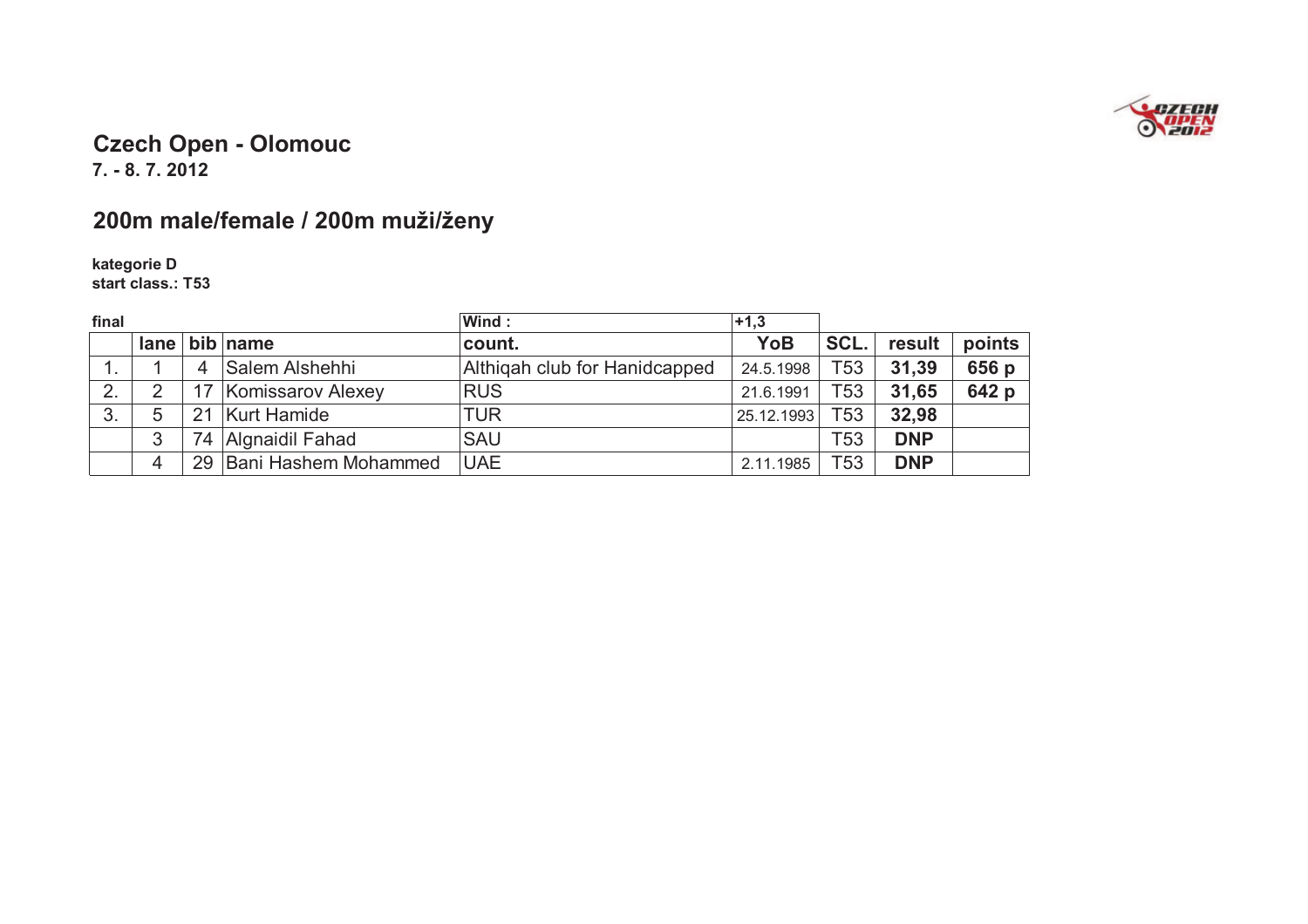

**7. - 8. 7. 2012** 

## **200m male/female / 200m muži/ženy**

**kategorie Dstart class.: T34/T54**

| final |   |    |                      | Wind :                        | $+0,2$    |                 |        |        |
|-------|---|----|----------------------|-------------------------------|-----------|-----------------|--------|--------|
|       |   |    | $lane$ bib name      | count.                        | YoB       | SCL.            | result | points |
|       | 2 | 2  | Mohamed Alhammadi    | Althigah club for Hanidcapped | 13.7.1985 | T <sub>34</sub> | 29.94  | 989 p  |
| 2.    | 4 | 31 | Aldhaheri Rashed     | <b>UAE</b>                    | 19.8.1991 | T <sub>54</sub> | 27,77  | 782 p  |
| 3.    | 3 |    | 19 Cantay Ömer       | TUR                           | 1.11.1977 | T <sub>54</sub> | 28.77  | 720 p  |
| 4.    | 5 |    | 20 Süpürgeci Zübeyde | TUR                           | 20.7.1993 | T <sub>54</sub> | 33,41  |        |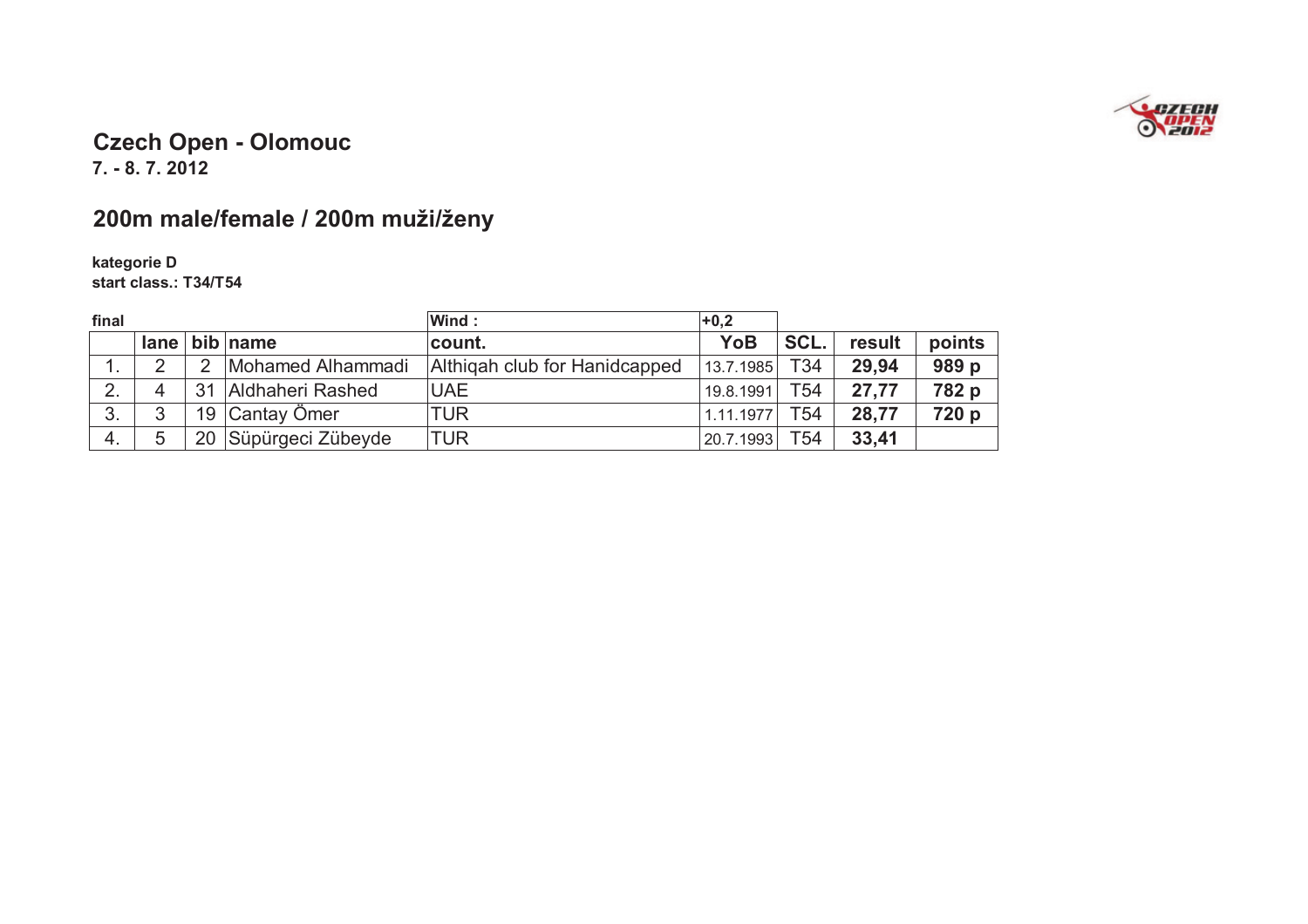

**7. - 8. 7. 2012** 

#### **club female / kuželka ženy**

#### **kategorie Dstart class.: F32**

|  | ٠ |  |
|--|---|--|
|  |   |  |

|    |                | lane bib name                                                              | count.                                                                                                         | YoB           | SCL. |                    |  | - 6 | result points                                                                            |  |
|----|----------------|----------------------------------------------------------------------------|----------------------------------------------------------------------------------------------------------------|---------------|------|--------------------|--|-----|------------------------------------------------------------------------------------------|--|
|    | -4             | 63 Albalooshi Sakina                                                       | DUBAI CLUB FOR SPECIAL SPORTS 7.1.1984   F32   13,90   13,95   14,48   12,72   14,86   14,21   14,86 m   757 p |               |      |                    |  |     |                                                                                          |  |
|    |                | 23 Alketbi Noura                                                           | UAE.                                                                                                           |               |      |                    |  |     | 12.3.1992   F32   11,27   10,09   14,04   5,22   12,83   11,79   <b>14,04 m   715 p</b>  |  |
|    | $\overline{2}$ | 47 Písaříková Vendula                                                      | Hvězda SKP Pardubice                                                                                           | 1.3.1983      |      |                    |  |     | F32   12,81   12,57   13,27   12,81   x   13,68   <b>13,68 m   697 p</b>                 |  |
|    | - 6            | 80 ALBRIKI Zenab                                                           | Abudhabi Club For Special Needs                                                                                |               |      |                    |  |     | 12.6.1996   F32   7,56   6,38   7,77   11,23   10,22   9,88   <b>11,23 m   572 p</b>     |  |
| 5. | 5              | 77 Mohamed Ahmed Abdulla Al Marzoogi Asmaa Abudhabi Club For Special Needs |                                                                                                                |               |      |                    |  |     | $\vert$ 26.2.1993   F32   7,86   10,86   10,16   11,04   10,33   11,07   11,07 m   564 p |  |
| 6. | 3              | 59 Čelanská Barbora                                                        | SC JÚ Praha                                                                                                    | 24.4.1992 F32 |      | $8,69$ 6,48 6,83 x |  |     | $8,99$   9,41   <b>9,41 m</b>   479 p                                                    |  |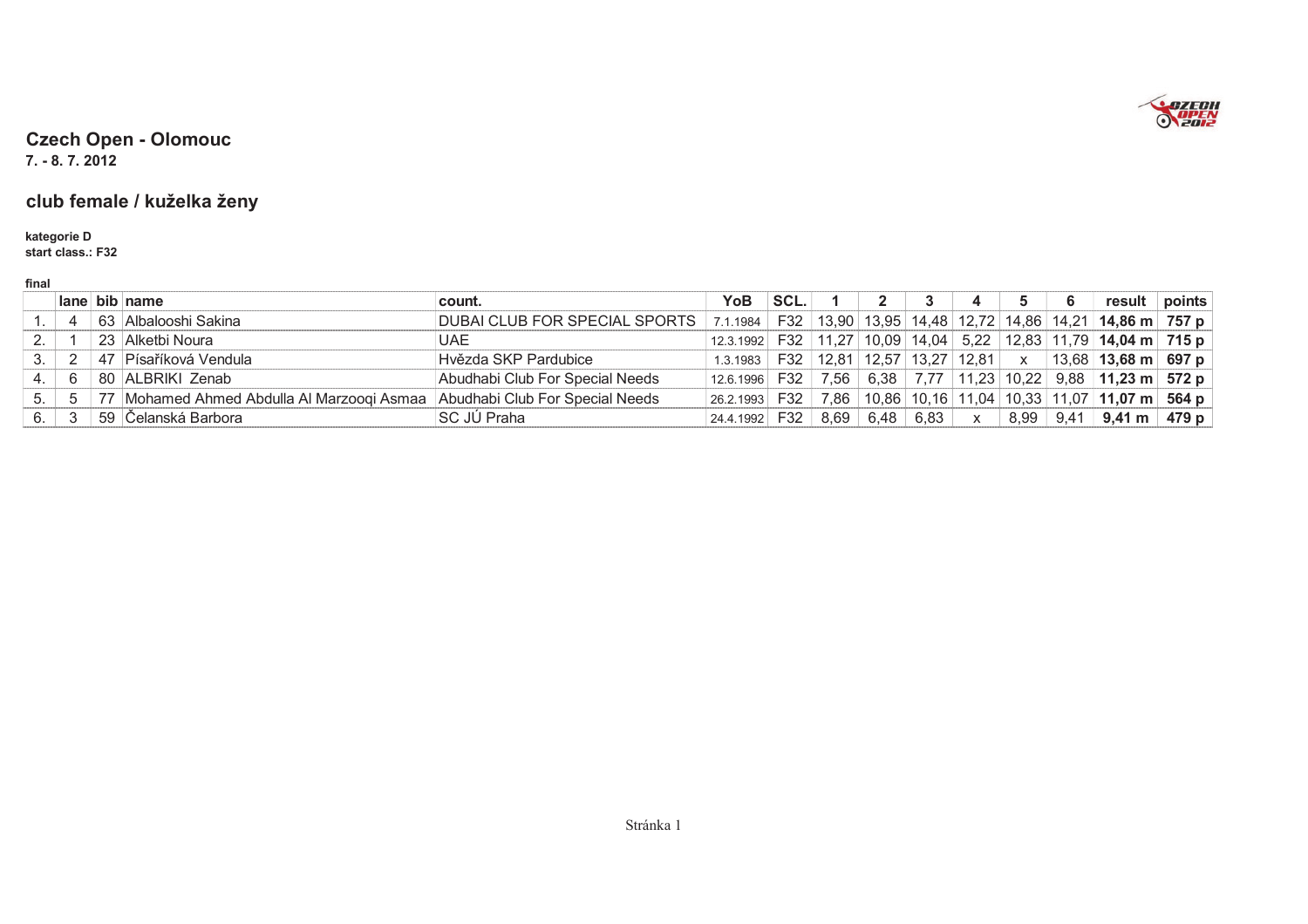

**7. - 8. 7. 2012** 

### **Javelin male / Oštp muži**

#### **kategorie Dstart class.: F57/F58**

|    |     | lane bib name           | count.                          | YoB                                                | SCL. |                          |                 |                | 4            |              |              | result                                                 | points |
|----|-----|-------------------------|---------------------------------|----------------------------------------------------|------|--------------------------|-----------------|----------------|--------------|--------------|--------------|--------------------------------------------------------|--------|
|    |     | 37 Pohlman Rostislav    | <b>CZE</b>                      |                                                    | F57  |                          |                 |                |              |              |              | $ 32,16 34,42 33,73 32,66 34,67 35,91 35,91 m 916 p$   |        |
|    | 6   | 49 Petrouš Jaroslav     | Hvězda SKP Pardubice            | 7.3.1977   F58   33,23   33,46   35,38   36,32   x |      |                          |                 |                |              |              | $\mathsf{X}$ | 36,32 m 787 p                                          |        |
| 3. | -3  | 44 Klema Roman          | Hvězda SKP Pardubice            | 29.3.1984 F58                                      |      | $\mathsf{X}$             | $20,90$ x       |                | 23,95 22,44  |              | $\mathsf{X}$ | $23,95 \text{ m}$ 519 p                                |        |
|    | - 2 | 43 Havelka Michal       | 1. CZP Jč České Budějovice      | 22.7.1971 F58                                      |      | $^{\circ}$ 20,31 $\vert$ | $\mathsf{X}$    | $\sqrt{22,05}$ | $\mathsf{X}$ | $\mathsf{X}$ |              | $21,51$ 22,05 m 478 p                                  |        |
| 5. |     | Hassan AI Hammadi Hamad | Abudhabi Club For Special Needs | 31.7.1996 F57                                      |      | $14,18$ 13,33            |                 | $\mathsf{X}$   | 13,68        | 13,95        | $\mathsf{X}$ | 14,18 m $\sqrt{362}$ p                                 |        |
|    | -4  | 45 Štěpják Lukáš        | Hvězda SKP Pardubice            | 17.2.1997 F57                                      |      |                          | $12,22$   12,81 |                |              |              |              | 13,24   12,75   13,89   13,64   <b>13,89 m   354 p</b> |        |
|    | 5   | 48 Kopeček Martin       | Hvězda SKP Pardubice            | 17.1.1985 F57                                      |      |                          |                 |                |              |              |              | <b>DNP</b>                                             |        |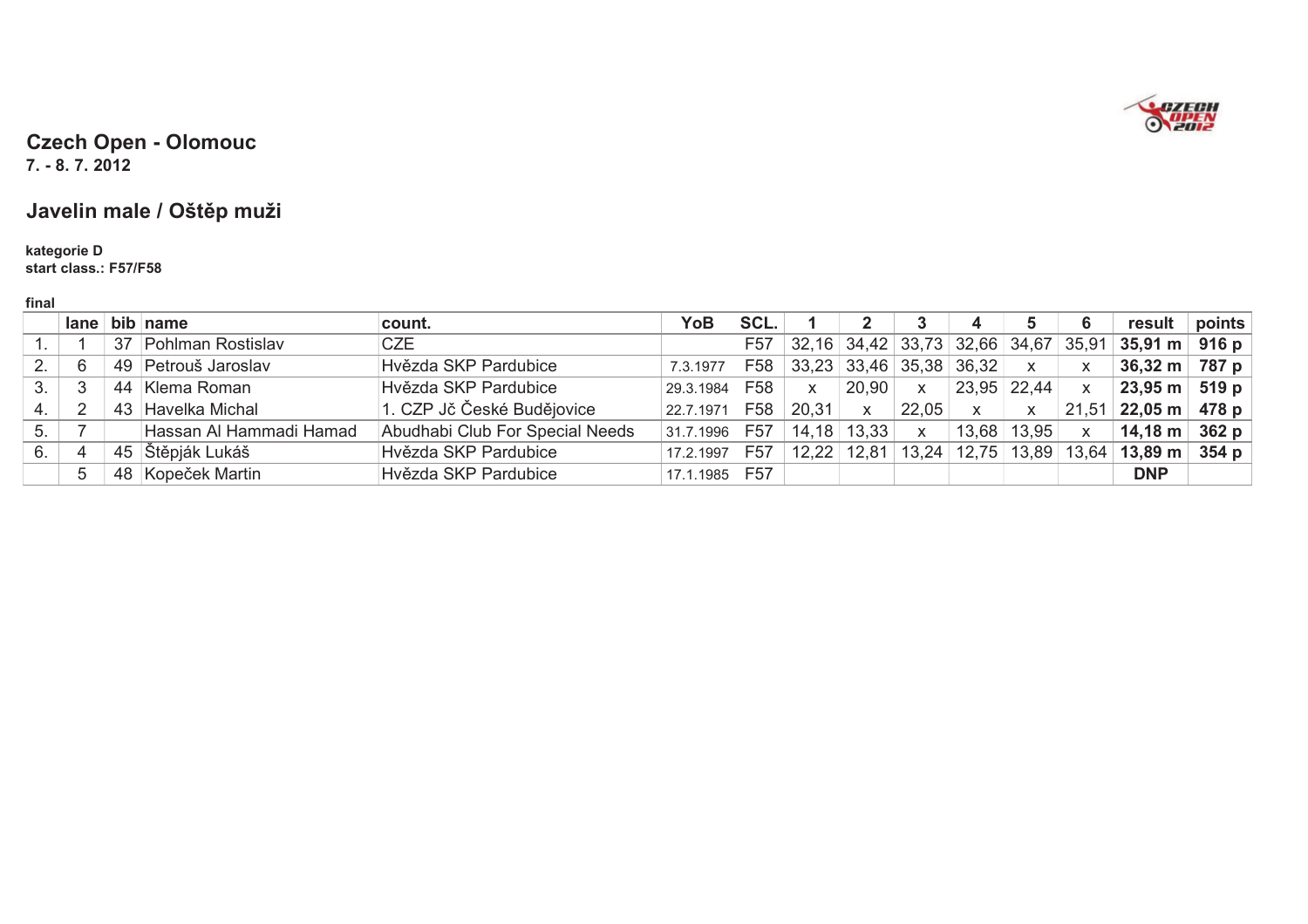

**7. - 8. 7. 2012** 

#### **1500m male / 1500m muži**

# **kategorie D start class.: T53/F54**

| final |   |    |                       | Wind:                         |           |                 |            |        |
|-------|---|----|-----------------------|-------------------------------|-----------|-----------------|------------|--------|
|       |   |    | $lane$ bib name       | count.                        | YoB       | SCL.            | result     | points |
|       |   | 31 | Aldhaheri Rashed      | <b>UAE</b>                    | 19.8.1991 | T54             | 3:38,26    | 711 p  |
| 2.    | ◠ |    | 40 Jemelka David      | <b>CZE</b>                    |           | T <sub>54</sub> | 5:48,96    | 70p    |
|       |   | 4  | <b>Salem Alshehhi</b> | Althigah club for Hanidcapped | 24.5.1998 | T <sub>53</sub> | <b>DNP</b> |        |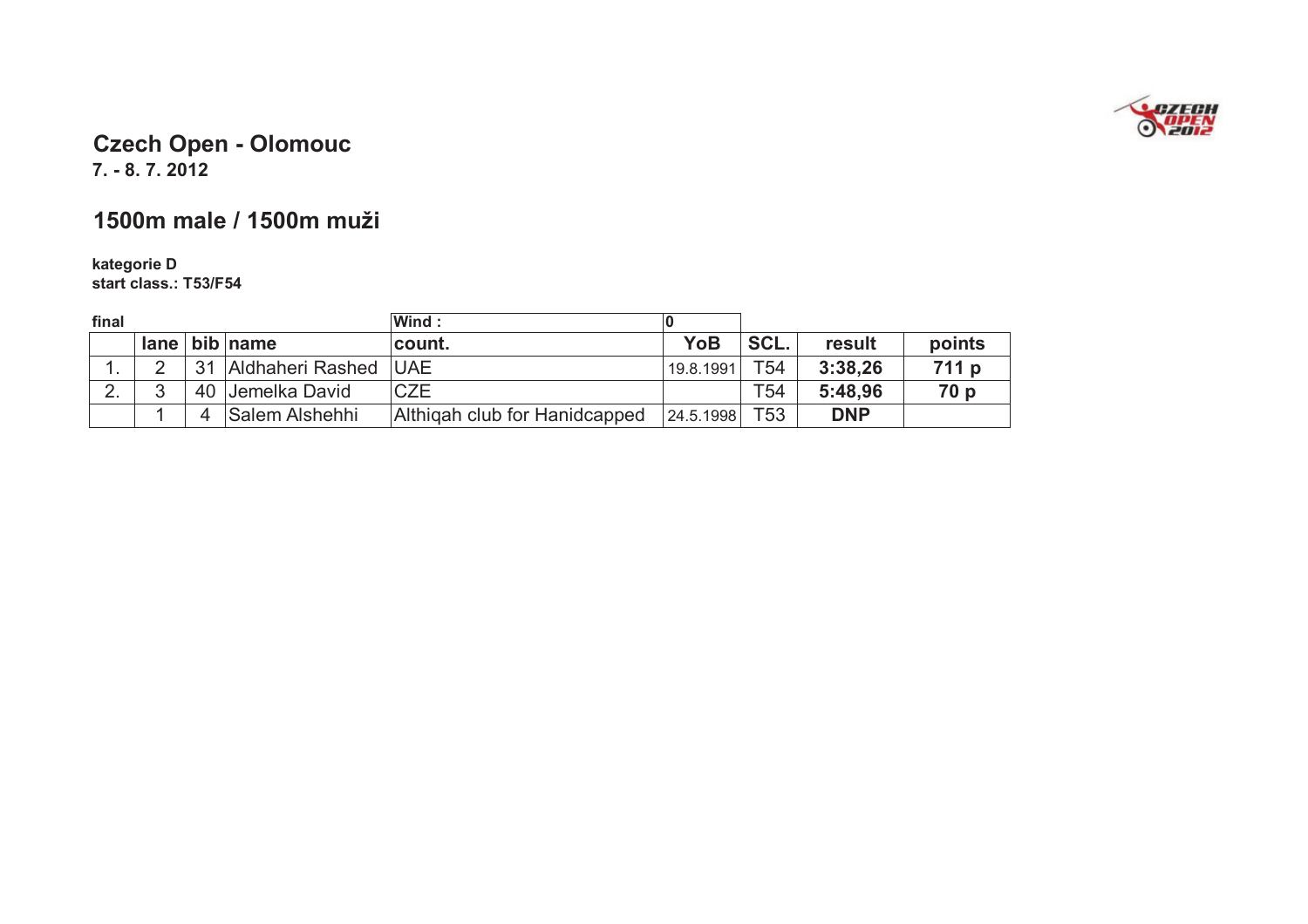

#### **7. - 8. 7. 2012 Czech Open - Olomouc**

## **1500m female / 1500m ženy**

**kategorie D start class.: T11**

| final |    |                 | Wind:  |     |      |         |        |
|-------|----|-----------------|--------|-----|------|---------|--------|
|       |    | $lane$ bib name | count. | YoB | SCL. | result  | points |
| . .   | 84 | Ayse Oczan      | "UR    |     | T11  | 5:42,53 | 742 p  |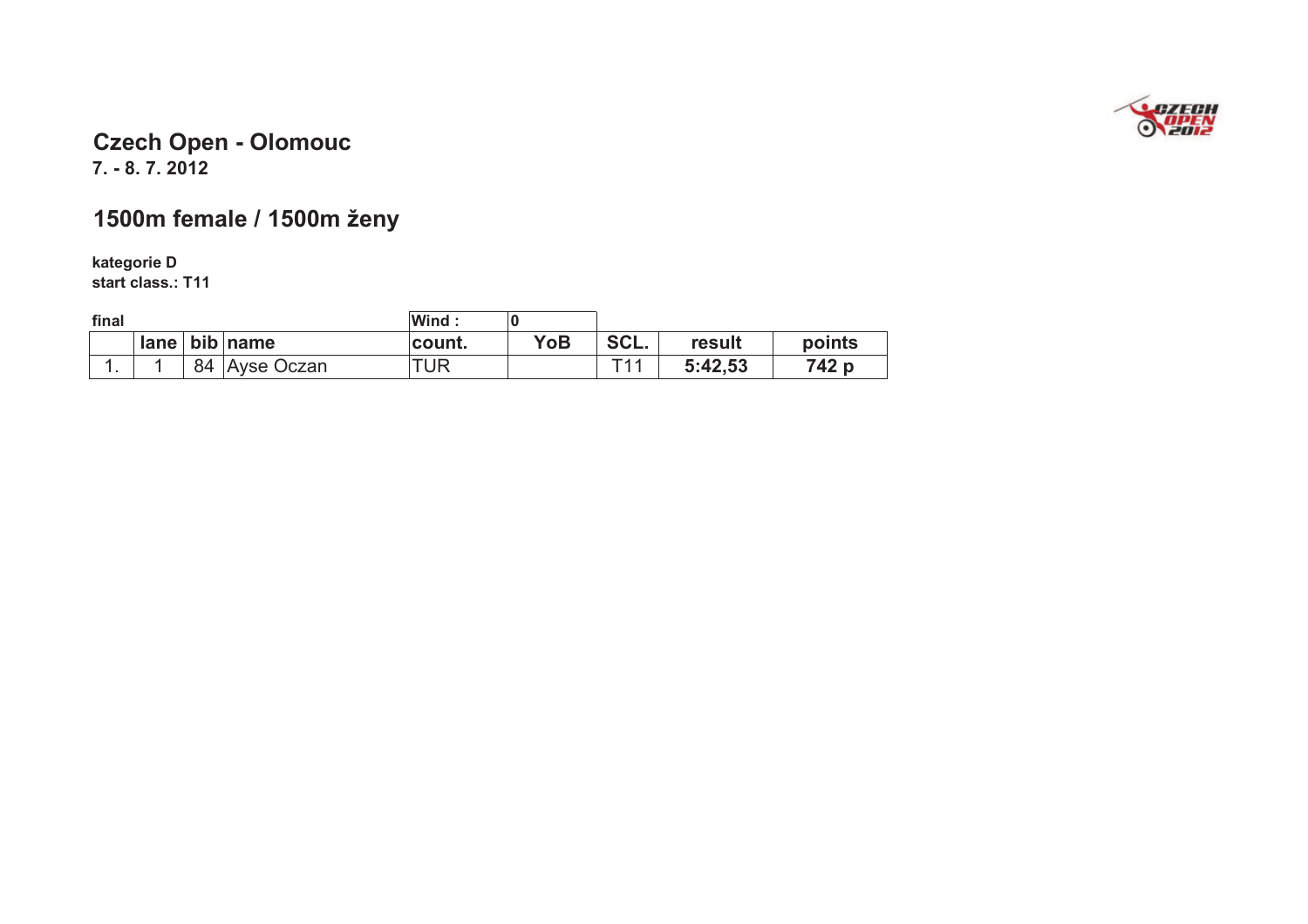

**7. - 8. 7. 2012** 

# **shot put male / koule muži**

# **kategorie Dell´Infante start class.: F34/F53**

|    | lane l |    | bib name           | count.                       | YoB       | SCL.            |       |      | υ             | 4     |              |      | result            | points  |
|----|--------|----|--------------------|------------------------------|-----------|-----------------|-------|------|---------------|-------|--------------|------|-------------------|---------|
|    |        | 9  | <b>Pettey Kyle</b> | <b>CAN</b>                   | 24.9.1983 | F34             | 10,52 |      | $10,74$ 10,74 | 10,40 | $\mathsf{X}$ |      | 10,80 $ $ 10,80 m | , 950 p |
| Ζ. |        |    | 15 Suda Marek      | <b>Start Katowice POLAND</b> | 8.5.1975  | F34             | 7.20  | 7,68 | 7,56          | 7,09  | 7,32         | 7.40 | 7,68 m            | 675 p   |
|    | 3      |    | 28 Alnuaimi Waleed | <b>UAE</b>                   | 20.3.1995 | F34             |       |      |               |       |              |      | <b>DNP</b>        |         |
|    | 4      |    | 38 Bělík Stanislav | <b>CZE</b>                   |           | F34             |       |      |               |       |              |      | <b>DNP</b>        |         |
|    | 5      | 57 | ∣Kisý A            | <b>SK NMnM</b>               | 30.9.1980 | F <sub>53</sub> |       |      |               |       |              |      | <b>DNP</b>        |         |